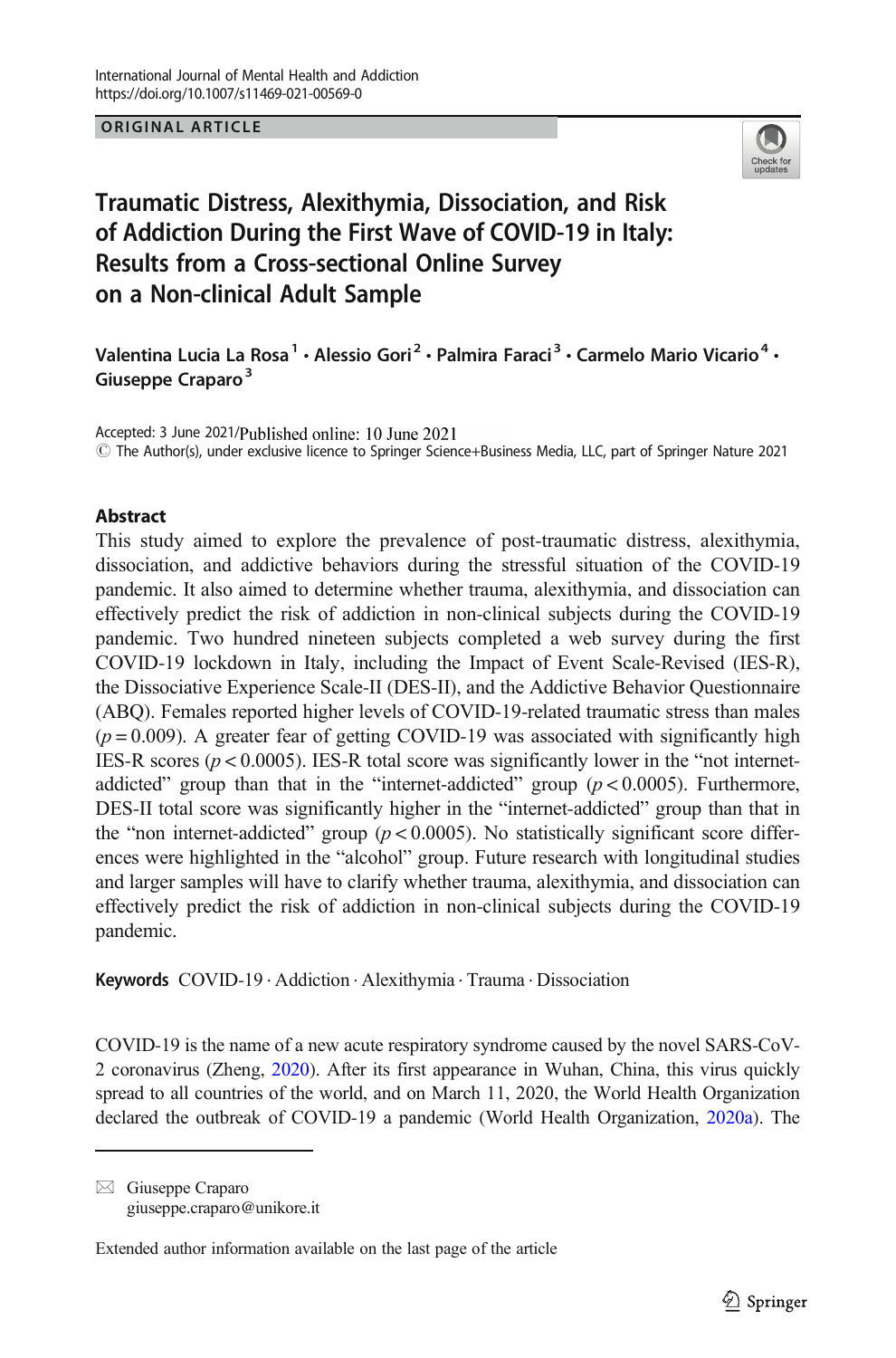various countries of the world have adopted more or less restrictive measures to contain the contagion, including physical distancing, reorganization of healthcare systems, lockdown, and emergency plans to deal with the pandemic's economic fallout (World Health Organization, [2020b\)](#page-15-0). As a result of these restrictions, millions of people remained isolated at home, and their usual routines were drastically and dramatically modified (Bivia-Roig et al., [2020](#page-13-0)).

Italy was the first European country heavily hit by the COVID-19 pandemic. Since February 2020, several waves of contagion have affected all Italian regions with an almost uniform spread throughout the country. Numerous periods of both national and local lockdowns have occurred over the last year, with several limitations to people's personal and social life (Stefana et al., [2020\)](#page-15-0). The main indication given by governments to citizens was to stay at home and to avoid meeting people who do not belong to their own family. As a result, about 60 million Italians have been forced to lockdown (Paterlini, [2020](#page-15-0)): people were allowed to leave their homes only for essential activities such as shopping for food or serious health reasons; furthermore, many workers were forced to work remotely from home in "smart working" mode (Cancello et al., [2020](#page-14-0)) as well as all schools and universities were closed and all educational activities, such as lessons and exams, have adapted to online modalities (Commodari & La Rosa, [2020](#page-14-0)).

The literature on quarantine's psychological impact reported adverse effects on people's mental health, including post-traumatic stress symptoms, confusion, anger, fear, nervousness, depression, and irritability (Brooks et al., [2020;](#page-13-0) Hawryluck et al., [2004](#page-14-0); Liu et al., [2012\)](#page-14-0). In this regard, several authors believe that health policy strategies for pandemic containment based on social distancing, home confinement, and quarantine will worsen mental health and increase addiction problems worldwide (Holmes et al., [2020](#page-14-0); Rodriguez et al., [2020](#page-15-0)).

Recent studies conducted on drinking and addictive behaviors during the COVID-19 pandemic showed an increase in alcohol consumption in this period compared to last year (Rodriguez et al., [2020\)](#page-15-0). Similarly, it has been underlined that hours spent on the internet, smartphones, online and offline gaming, and video viewing significantly increased during the lockdown period, with an increased risk of developing addictive behaviors (Higuchi et al., [2020](#page-14-0); King et al., [2020;](#page-14-0) Price, [2020](#page-15-0)).

A possible explanation for an increased risk of addictive behaviors during COVID-19 quarantine can be found in the Self-Medication Hypothesis (Khantzian, [1997\)](#page-14-0). The addictive disorders represent a remedy that the subject adopts to get relief from painful effects or to experience or control emotions. In this scenario, social distancing and home confinement measures during the COVID-19 pandemic can be associated with stress and uncertainty (Taylor, [2019](#page-15-0)) as well as with anxiety and depressive symptoms (Brooks et al., [2020\)](#page-13-0), and those most vulnerable may be more likely to cope with these feelings through addictive behaviors (Rodriguez et al., [2020\)](#page-15-0).

The most recent literature on pathological addictions has largely confirmed the role of trauma, dissociation, and alexithymia in the onset of addictive behaviors such as alcoholism and internet addiction (Craparo, Ardino, et al., [2014a;](#page-14-0) Zdankiewicz-Scigala & Scigala, [2018](#page-15-0)).

According to these studies, addiction may be considered a dissociative behavior related to alexithymia and developmental trauma (Craparo, Ardino, et al., [2014a](#page-14-0)). More specifically, it has been demonstrated that early traumatic experiences interfere with the development of cognitive and affective processing, the integration of thinking and feeling, and the capacity to understand and express emotional states (Craparo, Ardino, et al., [2014a](#page-14-0)). These difficulties are related to post-traumatic reactions, dissociation, and alexithymia (Yates, [2009](#page-15-0)).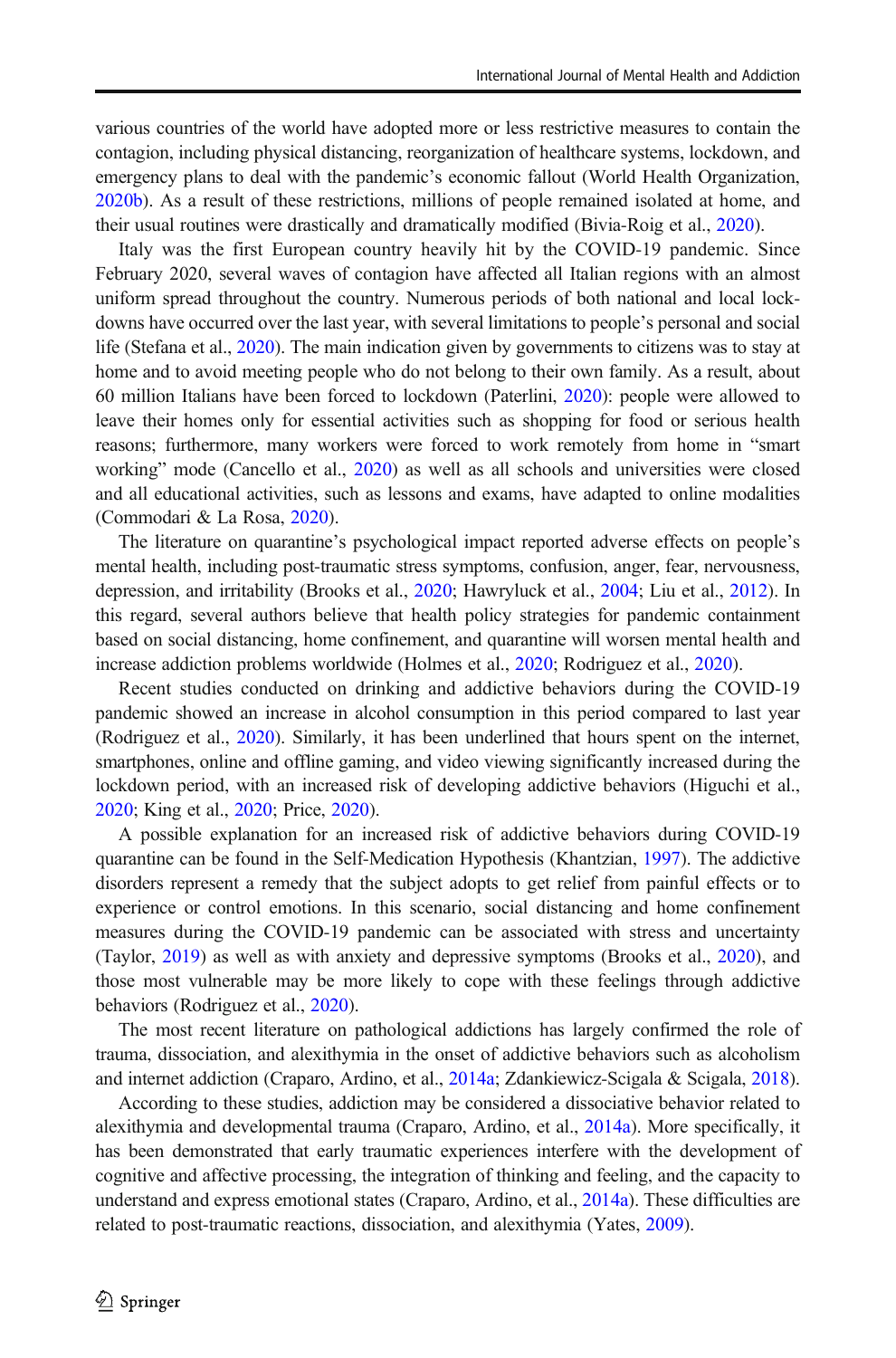Alexithymia is defined as a deficit in the cognitive processing of emotion, characterized by difficulty identifying and describing feelings and externally oriented thinking, and poor imaginal processes (Messina et al., [2014;](#page-15-0) Taylor et al., [2009\)](#page-15-0). Individuals with a high level of alexithymia may attempt to regulate their emotional states behaviorally rather than cogni-tively (Zdankiewicz-Scigala & Scigala, [2018](#page-15-0)). In this regard, ample evidence exists to prove that alexithymia plays an essential role in the etiopathogenesis of addictive disorders (Mahapatra & Sharma, [2018](#page-15-0); Marchetti et al., [2019;](#page-15-0) Thorberg et al., [2011\)](#page-15-0).

Recently, alexithymia has been examined as a possible predictor of dissociative tendencies (Evren et al., [2008;](#page-14-0) Grabe et al., [2000](#page-14-0)). Dissociation is defined as splitting normally integrated functions of awareness, memory, and identity and is considered a defense mechanism against intolerable, trauma-associated memories and feelings (Grabe et al., [2000](#page-14-0)). Several studies confirmed the strong association between alexithymia and dissociation in addicted subjects (Evren et al., [2008\)](#page-14-0) and the significant role of traumatic experiences in the onset of these disorders.

More specifically, traumatic experiences confront the subject unexpectedly with death, a risk to life, or threat to physical and mental integrity, and may cause difficulty in regulating emotional states and tolerating negative emotions. Alexithymia and dissociation may overlap in the process of handling stressful situations, contributing, at the same time, to the increase of deficits in the affective and cognitive sphere of behavior regulation and to the possible development of addictive behaviors (Craparo, Ardino, et al., [2014a](#page-14-0); Evren et al., [2008](#page-14-0); Zdankiewicz-Scigala & Scigala, [2018](#page-15-0); Zdankiewicz-Ścigała & Ścigała, [2020\)](#page-16-0).

In light of these considerations, this study aimed to investigate the psychological impact of the COVID-19 pandemic and the relationship between the distress related to COVID-19 and addictive behaviors (alcoholism, internet addiction, gambling) in a non-clinical adult sample. In particular, according to the literature on the relationship between traumatic experiences, alexithymia, dissociation, and addiction risk (Craparo, [2011](#page-14-0); Craparo, Ardino, et al., [2014a](#page-14-0); Evren et al., [2008](#page-14-0); Zdankiewicz-Scigala & Scigala, [2018](#page-15-0); Zdankiewicz-Ścigała & Ścigała, [2020](#page-16-0)), this study explored the role of post-traumatic distress, alexithymia, and dissociation as risk factors for the onset of addictive behaviors in response to the stressful situation of the COVID-19 pandemic.

## Materials and Methods

This cross-sectional, observational study was conducted using a web survey developed through Google Forms. The survey was posted on the leading social media platforms and shared via email. Participants completed an anonymous online questionnaire between March 22 and May 4, 2020, during the so-called phase 1 of the lockdown in Italy, during which people had to stay at home and shops, restaurants, bars, gyms, and other recreational places were closed. We recruited adults with an adequate understanding of the Italian language. People with psychiatric or psychological disorders and psychotropic drug therapy were excluded from the sample based on the answer they gave to a preliminary question. Participation in the study was strictly voluntary, anonymous, and with no remuneration. The study was performed following the ethical standards of the 1964 Declaration of Helsinki. All participants completed an online informed consent form. The Ethics Committee of the Kore University of Enna approved the study protocol.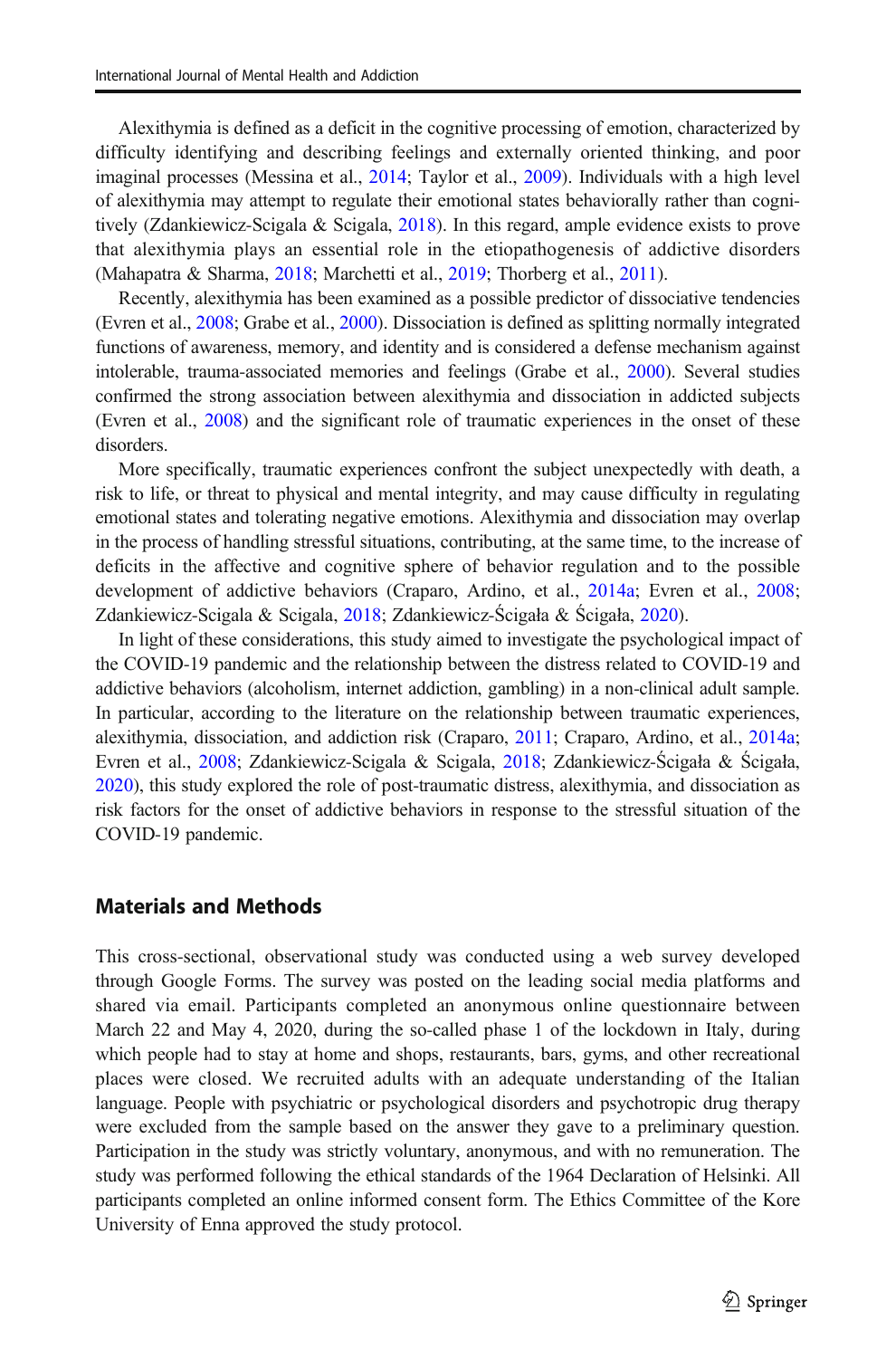# Measures

The survey included a first section consisting of 17 questions about the sociodemographic data of the participants (age, gender, education, current work conditions, number of cohabitants, size of the house, the occurrence of COVID-19 infection among relatives/friends/himself, changes in work activity, and frequency of leaving home after government lockdown measures). The second section of the survey included a battery of standardized questionnaires to evaluate the subjective distress related to the COVID-19 pandemic, alexithymia levels, dissociative experiences, and addictive behaviors. More specifically, the following questionnaires were used in the study:

Impact of Event Scale-Revised (IES-R) The IES-R (Creamer et al., [2003](#page-14-0)) is a revised version of the IES, developed by Horowitz et al. (Horowitz et al., [1979\)](#page-14-0). It is a 22-item self-report measure that evaluates the subjective impact of several traumatic experiences (Sundin & Horowitz,  $2002$ ,  $2003$ ). All items are answered on a five-point scale ranging from  $0 =$  "not at all" to  $4 =$  "extremely." The higher the score, the higher the psychological distress. The total score of IES-R ranges from 0 to 88 and is composed of three subscores (Intrusion, Avoidance, and Hyperarousal). The Italian version of the IES-R was used in this study with good psychometric properties (Craparo et al., [2013](#page-14-0)). More in detail, the IES-R scales showed satisfactory values of internal consistency (Intrusion, Cronbach's  $\alpha = .78$ ; Avoidance, Cronbach's  $\alpha = .72$ ; Hyperarousal, Cronbach's  $\alpha = .83$ ) and acceptable values of convergent validity (Craparo et al., [2013](#page-14-0)). In light of the study's objectives, the questionnaire has been specifically adapted to the COVID-19 pandemic.

**Toronto Alexithymia Scale – 20 (TAS-20)** A 20-item questionnaire that is the most common tool for assessing alexithymia (Bagby et al., [1994](#page-13-0)). Each item is graded according to a fivepoint Likert-type scale ranging from  $1 =$  "strongly disagree" to  $5 =$  "strongly agree." Total scores range from 20 to 100, with a score  $\geq$  of 61 indicative of alexithymia and scores between 51 and 60 of borderline alexithymia. The TAS-20 comprises three factors: F1, difficulty in identifying feelings; F2, difficulty in describing feelings to others; F3, externally oriented thinking style. The present study used the Italian adaptation of TAS-20 (Bressi et al., [1996](#page-13-0); Caretti & Barbera, [2005](#page-14-0)). The internal consistency of the Italian version of the questionnaire is good (Cronbach's  $\alpha = .81$ ) and has the same three-factor structure as the original English version (Bressi et al., [1996;](#page-13-0) Caretti & Barbera, [2005](#page-14-0)).

**Dissociative Experience Scale-II (DES-II)** The DES-II (Carlson  $\&$  Putnam, [1993\)](#page-14-0) is a selfreport questionnaire to assess dissociative experiences such as depersonalization, derealization, compartmentalization, and amnesia. It consists of 28 items, and each item assesses the percentage of time the subject experiences dissociative symptoms. The overall score of the DES-II ranges from 0 to 100%, and the average score is obtained by adding up the 28 item scores and dividing that total by 28. This study used the Italian version of the questionnaire, which was largely applied with both clinical and non-clinical populations (Craparo et al., [2013](#page-14-0); Craparo, Ardino, et al., [2014a](#page-14-0); Craparo, Gori, et al., [2014b\)](#page-14-0). The Italian adaptation of DES-II showed an excellent internal consistency (Cronbach's  $\alpha$  = .94) and good reliability (Spearman-Brown split-half reliability = .89; average inter-item correlation = .37) (Schimmenti, [2015](#page-15-0)).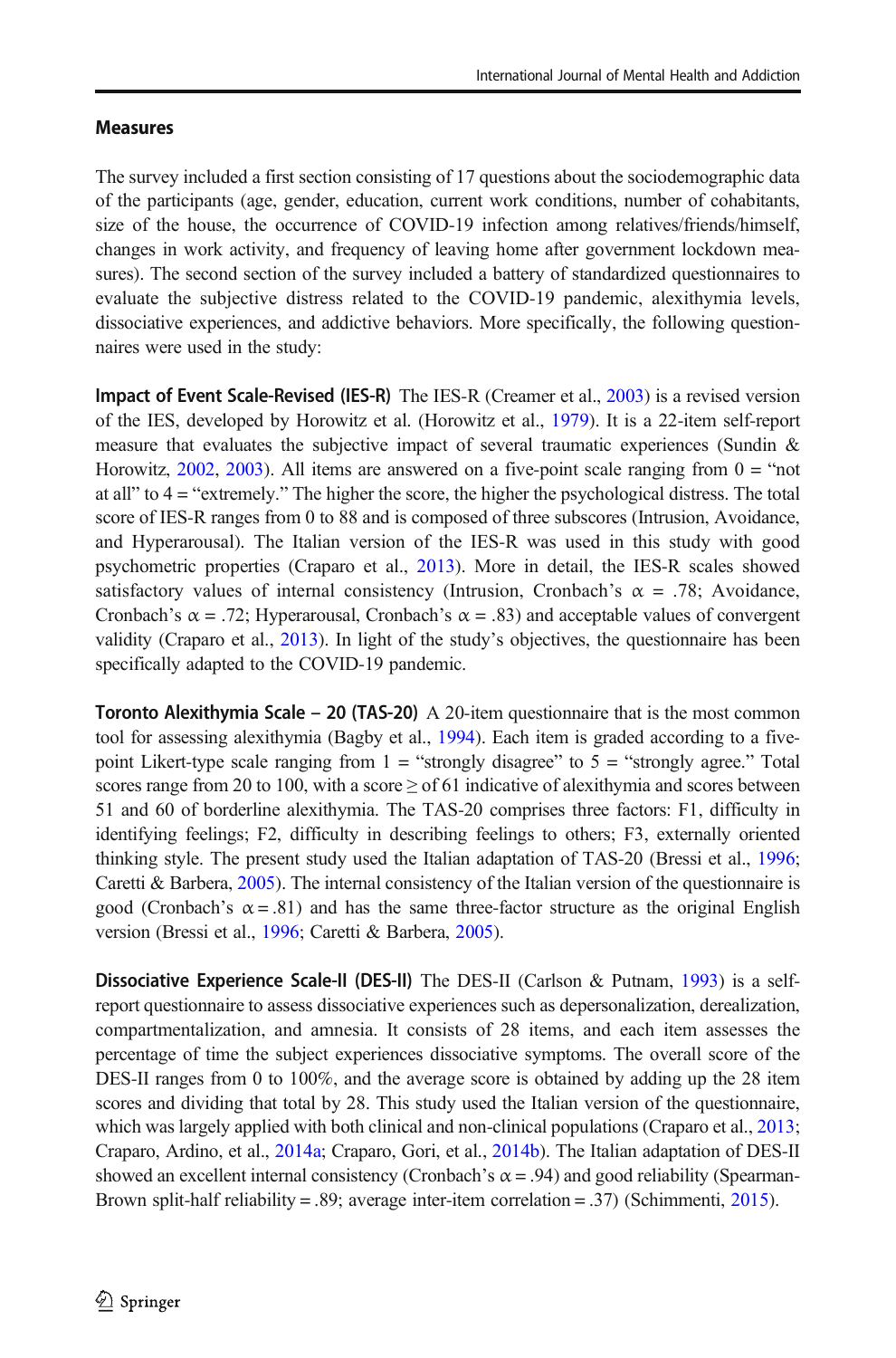Addictive Behavior Questionnaire (ABQ) The ABQ (Caretti et al., [2018\)](#page-14-0) is a self-report questionnaire that assesses the different forms of addiction. It consists of two parts: the Severity Index (SI) and the Seven Domains Addiction Scale (7DAS). SI is used to assess the current severity of addiction in four main areas: psychoactive substances, alcohol, gambling, internet. Each area comprises two sections: section A assesses the addictive behavior; section B assesses seven domains of psychopathology that are significant for understanding and treating addictive behaviors. The seven domains of the 7DAS, included in section B of ABQ, are Separation anxiety, Affect dysregulation, Somatoform and psychological dissociation, Childhood traumatic experiences, Impulse dyscontrol, Compulsive behavior and ritualization, and Obsessive thoughts (Caretti et al., [2016](#page-14-0)). The psychometric properties of the Italian version of ABQ were evaluated by Caretti et al. ([2018](#page-14-0)). More specifically, Cronbach's α coefficients for the scales of the SI suggested good reliability (Alcohol, Cronbach's α = .87; Gambling, Cronbach's  $\alpha = .93$ ; Internet, Cronbach's  $\alpha = .84$ ). Furthermore, SI showed satisfactory convergent and discriminant validity (Caretti et al., [2018](#page-14-0)).

#### Statistical Analyses

The sample size has been calculated on the basis of the primary objective of evaluating the prevalence of post-traumatic distress during the COVID-19 pandemic. In more detail,  $N = 219$ is an appropriate dimension to detect a prevalence of 15%, as reported in the study by Zhang et al. ([2021](#page-16-0)), with a confidence level of 95% and a margin of error of 4.72.

The sample will be described in its clinical and demographic features using descriptive statistics techniques. Quantitative variables will be described using the following measures: minimum, maximum, range, mean, and standard deviation. Qualitative variables will be summarized with absolute and percentage frequency tables. The normality of continuous variables was checked using the Kolmogorov-Smirnov test. Comparisons of questionnaire scores of participants with alcohol/internet-related addictive behavior have been performed with the Mann-Whitney U test. The same test has been used to compare questionnaire scores between genders. Questionnaire score comparisons between educational levels and occupational status have been performed with the Kruskal-Wallis test. Moreover, participants have been categorized into "having alcohol addictive behavior or not" and "having internet addictive behavior or not" via the ABQ scores. These two new variables have been considered as dependent variables in a logistic regression procedure, considering the following risk factors: age, marital status, educational level, occupational status, fear of being COVID-19 infected, fear that a family member could be infected, TAS-20, IES-R, and DES-II total scores.

All the analyses were performed using the Statistical Package for the Social Sciences (SPSS), version 25.0 (IBM Corporation, Armonk, NY).

# **Results**

A total of 219 subjects without a clinical diagnosis of addiction have been included in the study. Sixty-seven were males (30.6%) and 152 females (69.4%). The respondents' mean age was 37.55 years (SD = 12.7), with a minimum age of 20 and a maximum of 80 years. Most of the participants were "single," meaning without any emotional/love bond with another person (115; 52.5%). The majority of respondents (81; 37.0%) had a master's degree and were self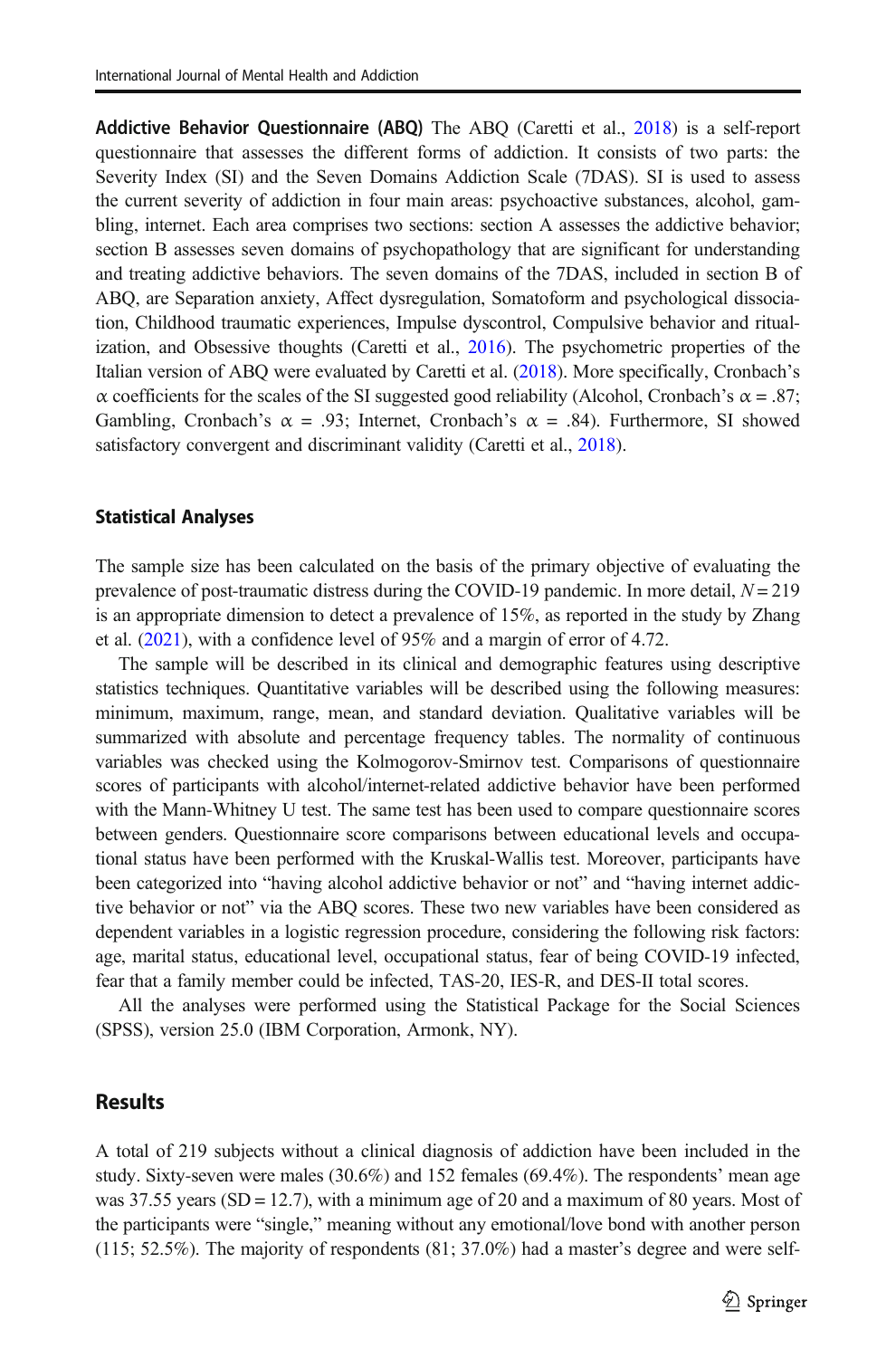employed (68; 31.1%), and most of them have not been affected by COVID-19 (216; 98.6%). More details are shown in Table 1.

Table [2](#page-6-0) presents results related to the lockdown experience. Most of the participants (83; 37.9%) claimed to be "moderately" afraid of being infected by COVID-19, and 95 respondents (43.4%) claimed to be "moderately" afraid that COVID-19 could infect a family member. Most of the respondents continued their work from home (85; 38.8%) and left the house only once a week (90; 41.1%) during the lockdown.

Table [3](#page-6-0) reports mean values and standard deviations for each questionnaire scores for the whole sample. All the mean values were not classifiable as pathological, although the mean IES-R score is close to the cut-off of 33, indicating a possible diagnosis of post-traumatic stress disorder (PTSD)  $(30.56 \pm 1.40)$ .

Concerning the addictive behaviors analyzed in this study, 128 responders (58.4%) were found to use alcohol in an addictive way during the lockdown period, and 170 participants (77.6%) were found to use the internet in an addictive way. Only 3 (1.4%) participants were found to use gambling in an addictive way.

|                             |                          | $N = 219$        |
|-----------------------------|--------------------------|------------------|
| Gender                      | Female                   | 152 (69.4)       |
|                             | Male                     | 67(30.6)         |
| Age (years old)             |                          | $37.55 \pm 0.86$ |
| Marital status              | Single                   | 115(52.5)        |
|                             | Married                  | 56 (25.6)        |
|                             | Separated                | 9(4.1)           |
|                             | Divorced                 | 5(2.3)           |
|                             | Cohabitant               | 34 (15.5)        |
| Level of education          | Primary school           | 0(0)             |
|                             | Lower secondary school   | 5(2.3)           |
|                             | Upper secondary school   | 41 (18.7)        |
|                             | Bachelor degree          | 27(12.3)         |
|                             | Master's degree          | 81 (37.0)        |
|                             | Post-graduate degree     | 65(29.7)         |
| Professional condition      | Unemployed               | 12(5.5)          |
|                             | Looking for first job    | 11(5.0)          |
|                             | Entrepreneur             | 3(1.4)           |
|                             | Self-employed            | 68 (31.1)        |
|                             | Employee                 | 56 (25.6)        |
|                             | Artisan                  | 2(0.9)           |
|                             | Trader                   | 7(3.2)           |
|                             | Healthcare professionals | 14(6.4)          |
|                             | Housewife                | 1(0.5)           |
|                             | Student                  | 26(11.9)         |
|                             | Retired                  | 7(3.2)           |
|                             | Educator                 | 12(5.5)          |
| Size of the household       | 1                        | 26(11.9)         |
|                             | $\overline{2}$           | 68 (31.1)        |
|                             | 3                        | 48 (21.9)        |
|                             | >3                       | 77 (35.2)        |
| Affected by COVID-19        | Yes                      | 3(98.6)          |
|                             | N <sub>0</sub>           | 216 (98.6)       |
| Family member with Covid-19 | Yes                      | 16(7.3)          |
|                             | No                       | 203 (92.7)       |

Table 1 Sociodemographic characteristics of the sample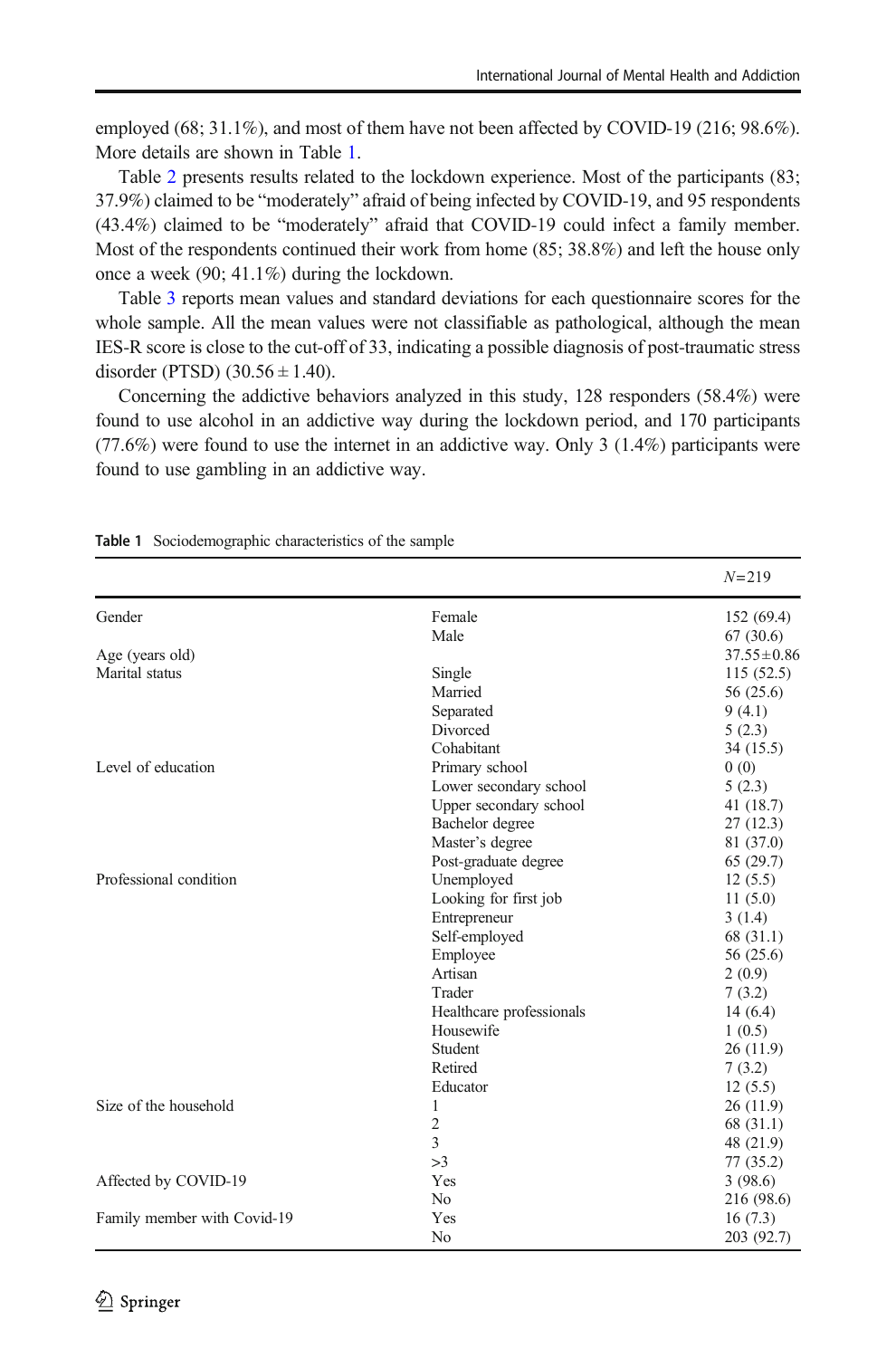|                                                                             | $\boldsymbol{n}$ | $\%$ |
|-----------------------------------------------------------------------------|------------------|------|
| Are you afraid of being infected with COVID-19?                             |                  |      |
| Not at all                                                                  | 18               | 8.2  |
| Slightly                                                                    | 72               | 32.9 |
| Somewhat                                                                    | 39               | 17.8 |
| Moderately                                                                  | 83               | 37.9 |
| Extremely                                                                   | 7                | 3.2  |
| Are you afraid that your family members could contract COVID-19 infection?  |                  |      |
| Not at all                                                                  | 2                | 0.9  |
| Slightly                                                                    | 39               | 17.8 |
| Somewhat                                                                    | 21               | 9.6  |
| Moderately                                                                  | 95               | 43.4 |
| Extremely                                                                   | 62               | 28.3 |
| How has your work changed during the lockdown?                              |                  |      |
| I continue to go to the workplace regularly                                 | 39               | 17.8 |
| I continue to work from home                                                | 85               | 38.8 |
| I had to stop my work                                                       | 50               | 22.8 |
| I lost my job                                                               | 45               | 20.5 |
| How many times do you leave the house in a week during the lockdown period? |                  |      |
| Never                                                                       | 52               | 23.7 |
| 1                                                                           | 90               | 41.1 |
| $2 - 3$                                                                     | 38               | 17.4 |
| $4 - 5$                                                                     | 22               | 10.0 |
| 6 or more                                                                   | 17               | 7.8  |

<span id="page-6-0"></span>Table 2 Frequencies and percentages of changes and experiences related to the COVID-19 lockdown

Table [4](#page-7-0) presents results from questionnaire scores comparing those who have had addictive behaviors with alcohol/internet and those who have not. No statistically significant score differences were highlighted in the "alcohol" group. However, IES-R total score was significantly lower in the "not internet-addicted" group than that in the "internet-addicted" group  $(21.57 \text{ vs } 33.15, p < .0005)$ ; in more details, also the IES-R Intrusion, IES-R Avoidance, and IES-R Hyperarousal scores were significantly different ((7.65 vs 11.75,  $p = .002$ ), (8.16 vs 11.90,  $p = .002$ ), and (5.76 vs 9.49,  $p < .0005$ )) for the "not internet-addicted" group versus the "internet-addicted" group, respectively. Furthermore, DES-II total score was significantly

Table 3 Questionnaire scores in the study sample

| <b>Ouestionnaire</b> score | $n = 219$        |
|----------------------------|------------------|
| TAS-20 Alexithymia         | $40.77 \pm 0.89$ |
| <b>TAS-20 F1</b>           | $13.89 \pm 0.45$ |
| <b>TAS-20 F2</b>           | $10.91 \pm 0.30$ |
| <b>TAS-20 F3</b>           | $15.97 \pm 0.33$ |
| <b>IES-R</b> Intrusion     | $10.84 \pm 0.55$ |
| <b>IES-R</b> Avoidance     | $11.06 \pm 0.52$ |
| <b>IES-R Hyperarousal</b>  | $8.66 \pm 0.42$  |
| <b>IES-R</b> Total score   | $30.56 \pm 1.40$ |
| <b>DES-II</b> Total score  | $14.19 \pm 0.90$ |
| $ABO - SI$ Alcohol         | $2.42 \pm 0.33$  |
| $ABO - SI$ Gambling        | $0.04 \pm 0.04$  |
| $ABO - SI$ Internet        | $4.33 \pm 0.35$  |

Data are described as mean  $\pm$  standard deviation

Abbreviations: TAS-20, Toronto Alexithymia Scale-20; IES-R, Impact of Event Scale - Revised; DES-II, Dissociative Experiences Scale - II; ABQ, Addictive Behavior Questionnaire; SI, Severity Index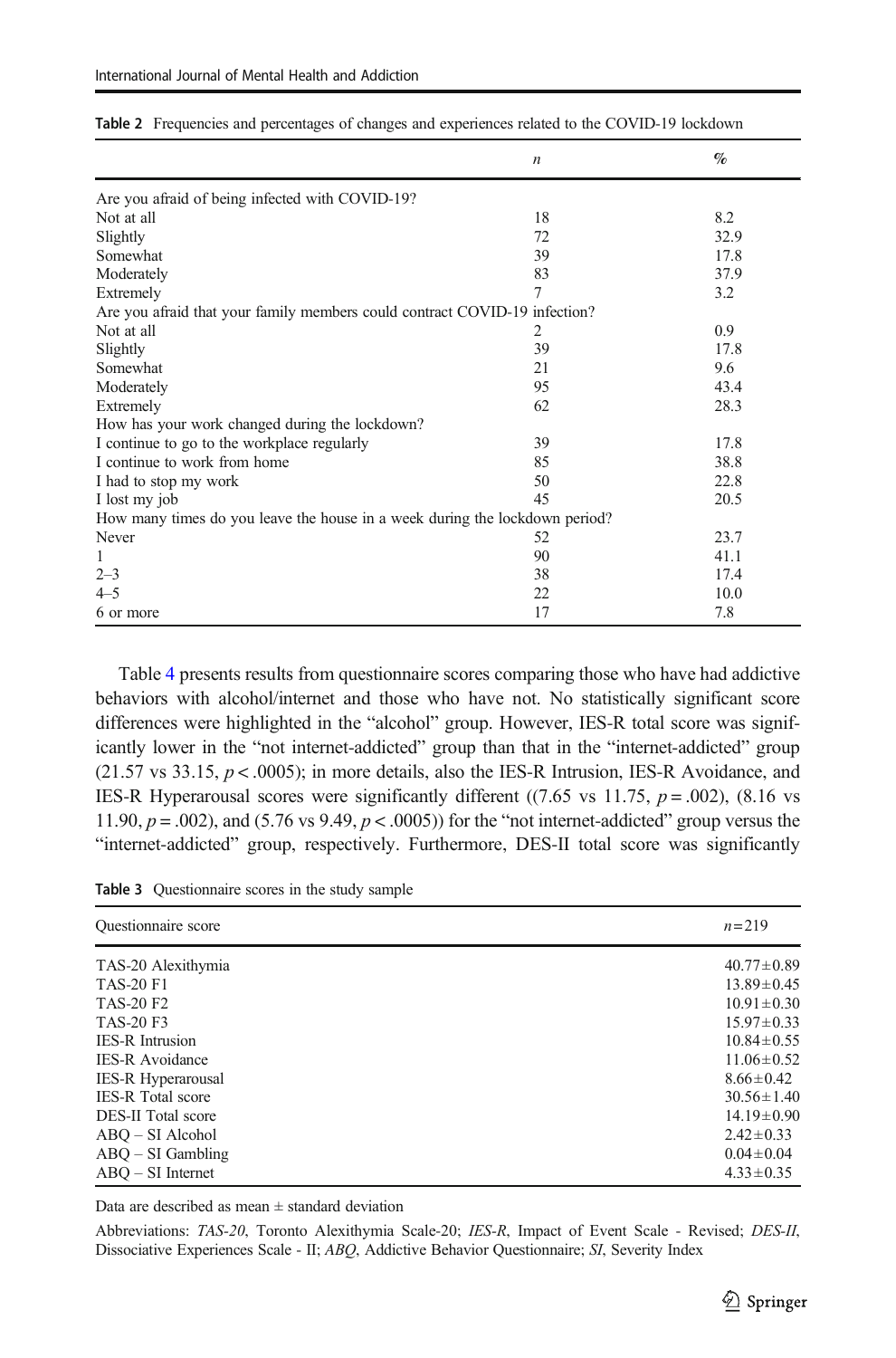|                          | Not alcohol | addicted $(n=91)$ | Alcohol<br>addicted<br>$(n=128)$ |      | <i>p</i> value | Not internet | addicted $(n=49)$ | Internet<br>addicted<br>$(n=170)$ |      | $p$ value |
|--------------------------|-------------|-------------------|----------------------------------|------|----------------|--------------|-------------------|-----------------------------------|------|-----------|
|                          | M           | SD.               | M                                | SD   |                | M            | SD                | M                                 | SD   |           |
| TAS-20 total score       | 41.1        | 13.0              | 40.5                             | 13.4 | .64            | 40.7         | 13.9              | 40.7                              | 13.1 | .72       |
| <b>TAS-20 F1</b>         | 14.1        | 6.4               | 13.7                             | 6.8  | .39            | 14.3         | 7.3               | 13.7                              | 6.5  | .70       |
| <b>TAS-20 F2</b>         | 10.8        | 4.3               | 10.9                             | 4.5  | .99            | 9.8          | 3.6               | 11.2                              | 4.6  | .07       |
| <b>TAS-20 F3</b>         | 16.1        | 4.8               | 15.8                             | 4.9  | .68            | 16.5         | 5.8               | 15.7                              | 4.6  | .67       |
| <b>IES-R</b> total score | 29.3        | 20.8              | 31.4                             | 20.6 | .40            | 21.5         | 16.9              | 33.1                              | 21.0 | < 0005    |
| <b>IES-R</b> Intrusion   | 10.4        | 8.0               | 11.1                             | 8.2  | .61            | 7.6          | 6.5               | 11.7                              | 8.3  | .002      |
| <b>IES-R</b> Avoidance   | 10.5        | 7.7               | 11.4                             | 7.8  | .50            | 8.1          | 6.9               | 11.9                              | 7.8  | .002      |
| IES-R Hyperarousal       | 8.2         | 6.3               | 8.9                              | 6.1  | .30            | 5.7          | 4.6               | 9.4                               | 6.4  | < 0.0005  |
| DES-II total score       | 12.7        | 12.8              | 15.2                             | 13.7 | .05            | 10.2         | 12.1              | 15.3                              | 13.6 | < 0.0005  |

<span id="page-7-0"></span>Table 4 Differences in questionnaire scores among alcohol and internet users

Abbreviations:  $M =$  mean;  $SD =$  standard deviation; TAS-20, Toronto Alexithymia Scale-20; IES-R, Impact of Event Scale - Revised; DES-II, Dissociative Experiences Scale – II

higher in the "internet-addicted" group than that in the "non internet-addicted" group (15.35) vs.  $10.20, p < .0005$ ).

The comparison of questionnaire mean scores between genders highlighted a statistically significant difference in the IES-R total score (25.5 for males vs. 32.77 for females,  $p = .009$ ). Statistically significant differences have been highlighted also comparing questionnaire mean scores between educational level groups. In particular, mean IES-R total scores are statistically significantly different between groups ( $p < 0.0005$ ), and pairwise comparisons highlighted that post-graduate degree mean scores are significantly different from bachelor degree mean scores  $(p < .0005)$ , and master degree mean scores are significantly different from bachelor degree mean scores  $(p = .012)$ . Moreover, mean DES-II total scores are statistically significantly different between educational levels  $(p < .0005)$ , and pairwise comparisons highlighted that post-graduate degree scores are significantly different from upper secondary school scores  $(p < .0005)$  $(p < .0005)$  $(p < .0005)$  and from bachelor's degree scores  $(p < .0005)$ . See Table 5 for details.

Concerning the questionnaire score differences between occupational status, the mean DES-II total score presented a significant difference  $(p = .002)$ , and pairwise comparisons highlighted that the self-employed group was significantly different from employees ( $p = .021$ ) and school staff ( $p = .038$ ).

Finally, the IES-R mean score is statistically significantly different for various levels of fear of being infected by COVID-19 ( $p < .0005$ ), with the lowest mean score (23.33  $\pm$  20.3) recorded in the "not at all" group, and the highest mean IES score  $(55.2 \pm 10.3)$  recorded in the "extremely" group.

Logistic regression has been performed considering as dependent variable "having alcohol addictive behavior or not" and "having internet addictive behavior or not" via the ABQ scores. Age, marital status, educational level, occupational status, fear of being COVID-19 infected, fear that a family member could be infected, TAS-20, IES-R, and DES-II total scores were considered independent variables. The logistic procedure is statistically robust as it is supported by the sample size (there are 128 subjects with alcohol addictive behavior and 170 subjects with internet addictive behavior). Both the logistic regression procedures have highlighted no statistically significant relations: in more detail, none of the above-mentioned variables was found to be statistically significant  $(p < 0.10)$  in the univariate analysis. The logistic regression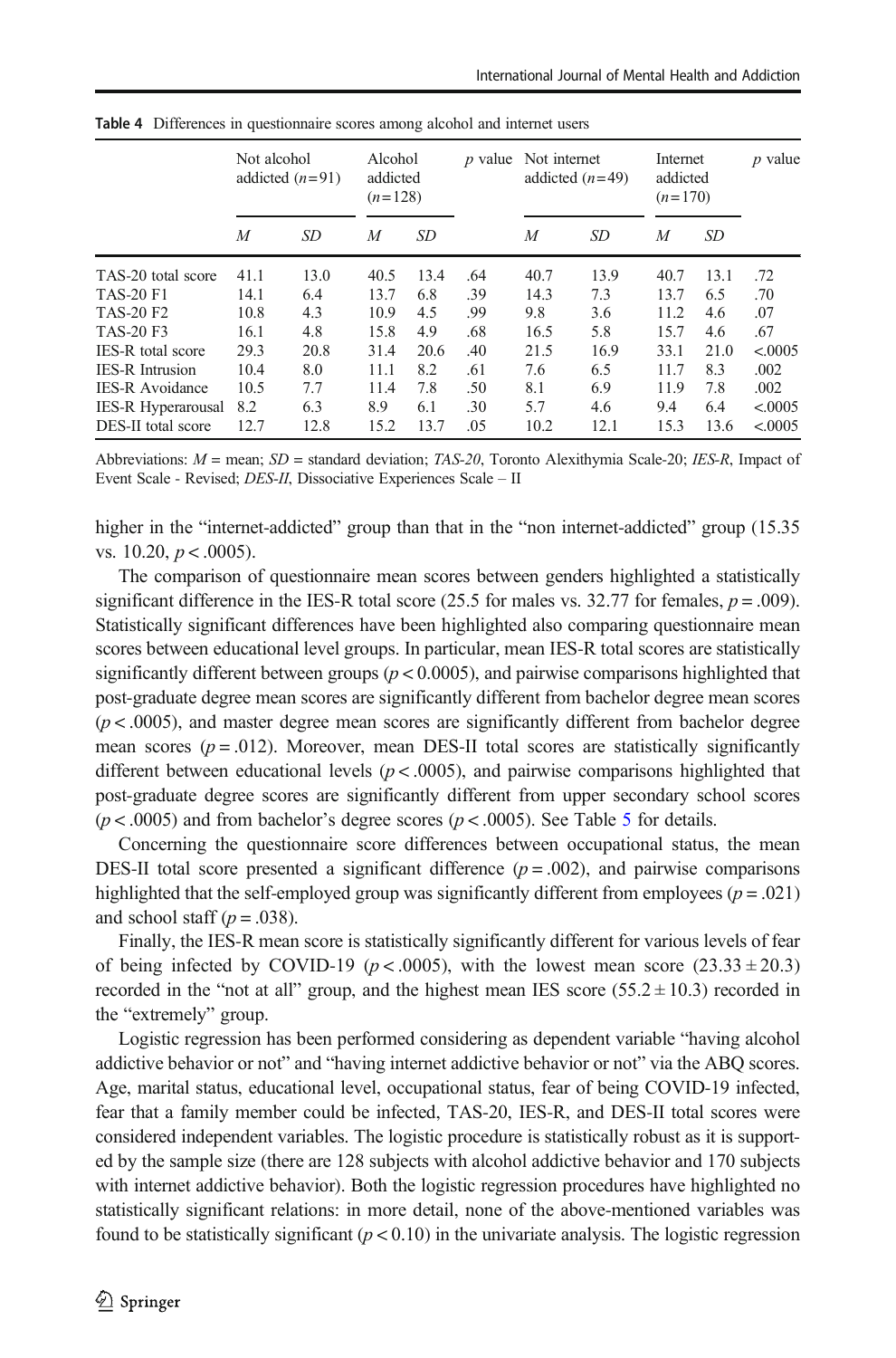<span id="page-8-0"></span>

|                                                                                                                                                                                                 | Males |                  | Females |                |                |                                              | p value <sup>(1)</sup> Lower secondary school Upper secondary school Bachelor's degree Master's degree Post-graduate degree |                        |                               |                                 |                    |                       |                    |              |                                               | $p$ value $^{(2)}$                                             |
|-------------------------------------------------------------------------------------------------------------------------------------------------------------------------------------------------|-------|------------------|---------|----------------|----------------|----------------------------------------------|-----------------------------------------------------------------------------------------------------------------------------|------------------------|-------------------------------|---------------------------------|--------------------|-----------------------|--------------------|--------------|-----------------------------------------------|----------------------------------------------------------------|
|                                                                                                                                                                                                 |       | $M$ SD $M$       |         | S <sub>D</sub> |                |                                              | SD                                                                                                                          | Ź                      | B                             |                                 | SD                 | $\lambda$             | SD                 | Þ            |                                               |                                                                |
| TAS-20 total score 41.3 14.1 40.5 12.9                                                                                                                                                          |       |                  |         |                | .77            |                                              |                                                                                                                             |                        |                               |                                 |                    |                       |                    |              |                                               | 35.                                                            |
| <b>TAS-20 F1</b>                                                                                                                                                                                |       | $14.2 \quad 6.8$ | 13.8    | 6.6            |                | 8.0<br>5.1 4.0<br>5.1 5.1 5.1<br>8.1 5.1 5.1 | $12.7$<br>4.3                                                                                                               | 40.2<br>410.9<br>410.5 | $^{11.4}_{6.0}$               | 4 5 7 7<br>4 7 7 7 7<br>4 7 7 7 | $\frac{16.0}{8.2}$ | 11181215<br>111012015 | $\frac{13.9}{7.0}$ | 39.1<br>12.9 | $124$<br>$-129$<br>$-120$<br>$-120$<br>$-120$ |                                                                |
| <b>TAS-20 F2</b>                                                                                                                                                                                |       | 1.14.8           | 10.8    | 4.3            | .78            |                                              | 4.0                                                                                                                         |                        |                               |                                 |                    |                       |                    | 10.6         |                                               | $\begin{array}{c} \mathfrak{S} \cong \mathfrak{S} \end{array}$ |
| <b>TAS-20 F3</b>                                                                                                                                                                                |       | 16.0 4.6         | 15.9    | 5.1            | .70            |                                              | 4.9                                                                                                                         |                        | $\overline{4}$ $\overline{4}$ |                                 | 5.48               |                       | $4.4$<br>5.7       | 15.7         |                                               |                                                                |
| <b>IES-R</b> total score                                                                                                                                                                        |       | 25.5 19.8        | 32.8    | 20.8           | $\frac{60}{2}$ |                                              | 18.3                                                                                                                        | 35.4                   | 23.6                          | 44.3                            | 20.0<br>15.3       |                       | 21.0               | 22.9         |                                               | $\frac{0.0005}{0.0005}$                                        |
| DES-II total score 12.6 12.6 14.                                                                                                                                                                |       |                  |         | 13.8           |                |                                              | 21.6                                                                                                                        | 20.0                   |                               | 21.0                            |                    |                       | 12.4               | 7.8          |                                               |                                                                |
| <sup>1)</sup> Mann-Whitney U Test                                                                                                                                                               |       |                  |         |                |                |                                              |                                                                                                                             |                        |                               |                                 |                    |                       |                    |              |                                               |                                                                |
| <sup>2)</sup> Kruskal-Wallis Test                                                                                                                                                               |       |                  |         |                |                |                                              |                                                                                                                             |                        |                               |                                 |                    |                       |                    |              |                                               |                                                                |
| Abbreviations: $M = \text{mean}$ , $SD = \text{standard deviation}$ ; TAS-20, Toronto Alexithymia Scale-20; IES-R, Impact of Event Scale - Revised; DES-II, Dissociative Experiences Scale - II |       |                  |         |                |                |                                              |                                                                                                                             |                        |                               |                                 |                    |                       |                    |              |                                               |                                                                |

| ï<br>ĺ                                                                               |
|--------------------------------------------------------------------------------------|
| ֖֖֖֖֖֖֖֧ׅ֖֧֪֪֪ׅ֖֧֚֚֚֚֚֚֚֚֚֚֚֚֚֚֚֚֚֚֚֚֚֚֚֚֚֚֚֚֚֚֚֚֚֚֚֡֝֝֟֓֞֝<br>i<br>i<br>I<br>I<br>I |
| $\frac{1}{2}$                                                                        |
| ı<br>l<br>۱<br>١                                                                     |
| ĺ<br>ı<br>J                                                                          |
| うくく・・・・・く きょくじょうくうそく<br>ׅ֚֚֡֡֡֬֝<br>l<br>Ï                                           |
| l                                                                                    |
| i<br>$\ddot{\phantom{a}}$<br>۱                                                       |
| ١<br>í                                                                               |

 $\underline{\textcircled{\tiny 2}}$  Springer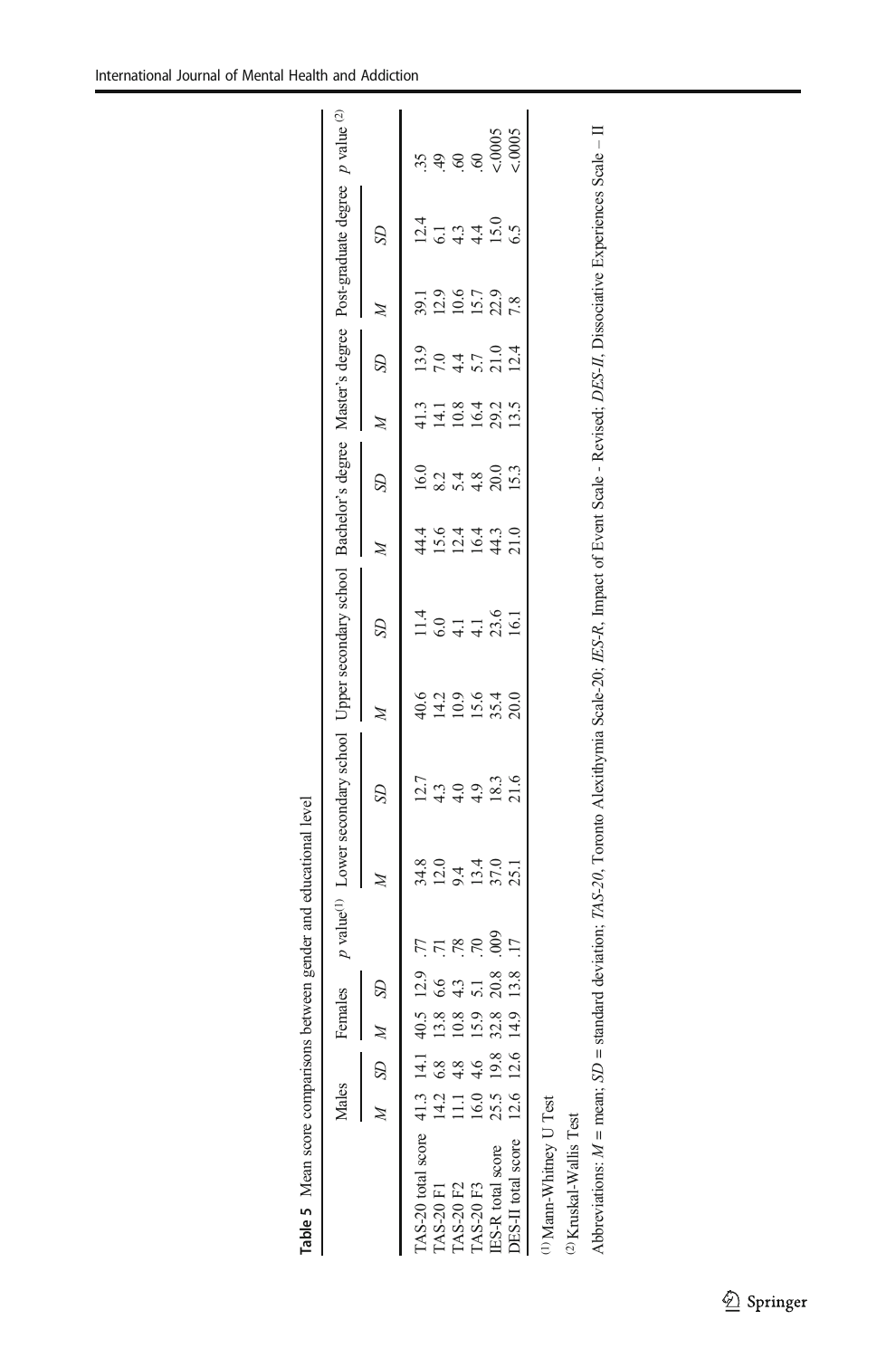procedure then stopped at the univariate phase. Logistic regression parameters for alcohol and internet addictive behavior are reported in Tables [6](#page-10-0) and [7.](#page-11-0)

#### **Discussion**

This study aimed to explore the psychological impact of the COVID-19 lockdown in terms of the tendency to addictive behaviors in a non-clinical sample. More specifically, we analyzed the relationship between traumatic distress, alexithymia, and dissociation and the influence of these variables on alcohol consumption, internet use, and gambling during the pandemic.

According to the available studies on this topic, this study confirms the significant psychological impact of the COVID-19 pandemic. More specifically, our sample shows moderately high levels of traumatic distress related to the experience of COVID-19. Indeed, the mean score of the IES-R questionnaire was close to the cut-off indicative of a possible diagnosis of PTSD. Furthermore, the subjects with a greater fear of getting COVID-19 reported significantly higher IES-R scores than those who were not worried about the possible contagion. These data confirm that the COVID-19 is a significant traumatic stressor that could lead to PTSD symptomatology (Sar et al., [2021](#page-15-0)). As underlined in recent studies (Mertens et al., [2020](#page-15-0); Sar et al., [2021\)](#page-15-0), COVID-19 can elicit PTSD-like responses even in the absence of direct exposure to the traumatic stressor (e.g., direct contact with the virus). In the specific case of our sample, almost all of the participants had not contracted the virus at the study time. However, the fear of contagion may equally be considered a traumatic stressor. These findings substantially agree with the most recent literature on the psychological impact of COVID-19 on mental health and psychological well-being. Rossi et al. ([2020](#page-15-0)), for example, reported high rates of adverse mental health outcomes, especially post-traumatic stress symptoms, among Italian people during the first weeks of the lockdown.

Females of our sample reported higher levels of COVID-19-related traumatic stress than males. This finding is consistent with the results of previous studies, both from Italy and from other countries, showing a greater vulnerability of the female gender to the psychological impact of the COVID-19 pandemic and a higher prevalence of post-traumatic stress symptoms in women than in men (Liu et al., [2020](#page-15-0); Qiu et al., [2020](#page-15-0); Rossi et al., [2020;](#page-15-0) Sar et al., [2021](#page-15-0)).

Interestingly, the subjects with a lower educational level reported higher traumatic stress and dissociation scores than subjects with a higher educational level. Furthermore, selfemployees showed a greater tendency to dissociation than employees and school staff. This finding can be interpreted in light of the changes in working activity due to the COVID-19 pandemic. Indeed, people with a lower level of education, including students, have suffered the most from the restrictions imposed by the pandemic (Browning et al., [2021](#page-13-0); Commodari  $\&$ La Rosa, [2020\)](#page-14-0), just as self-employed have suffered the heaviest economic consequences of the lockdown due to loss of work or the temporary closure of their activities. In this regard, recent studies underlined that self-employed individuals reported high levels of anxiety, depression, post-lockdown fears, and paranoia (Alradhawi et al., [2020\)](#page-13-0). Children and students who have experienced the closure of schools and/or universities represent another at-risk group concerning the psychological consequences of the COVID-19 pandemic and whose mental health requires special attention (Alradhawi et al., [2020;](#page-13-0) Commodari & La Rosa, [2020](#page-14-0)).

According to our results, a relevant percentage of the sample reported significant alcohol use and internet use during the confinement period, while only three participants reported gambling. This finding is substantially consistent with other studies on the topic that were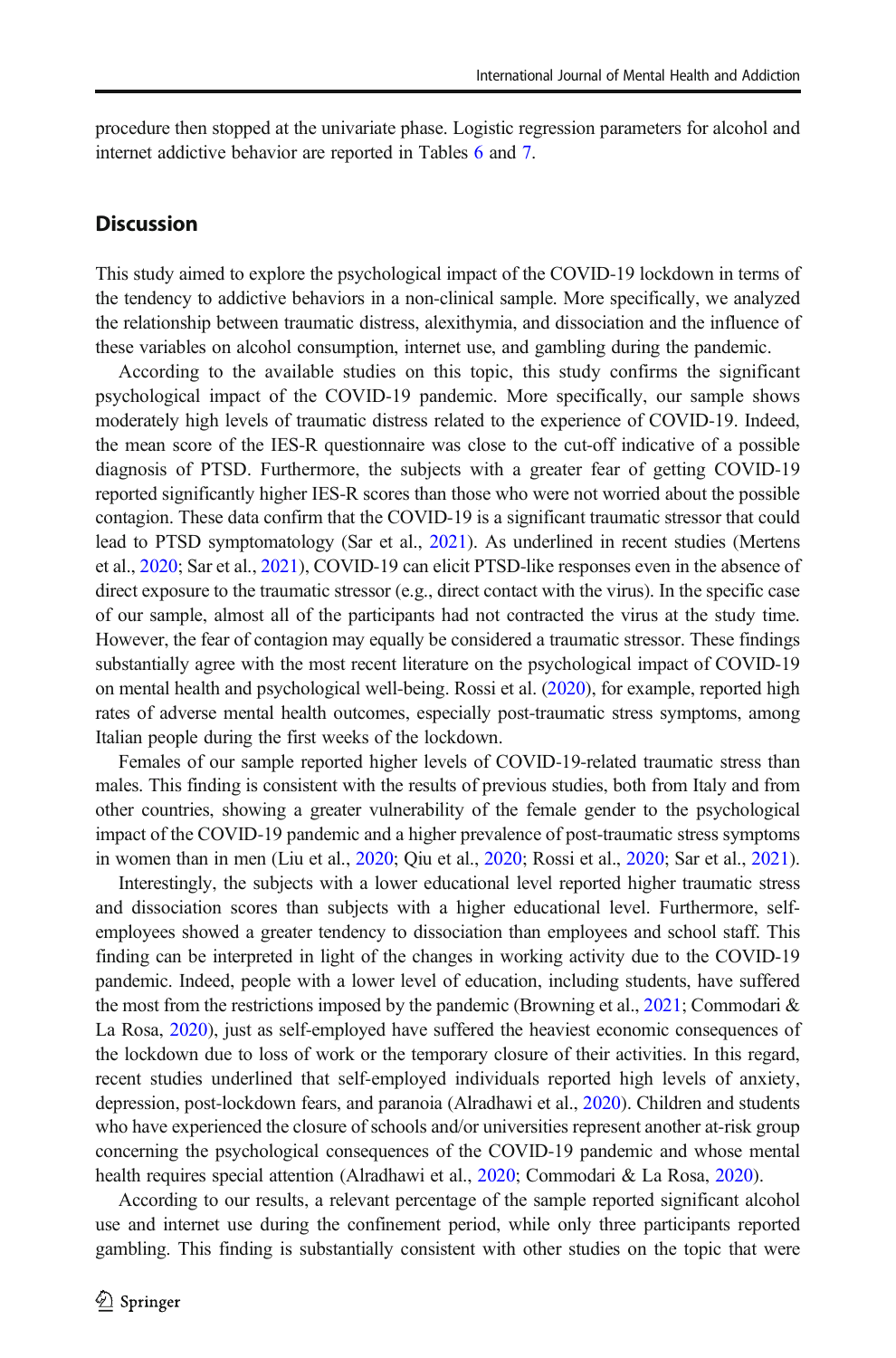<span id="page-10-0"></span>

|  |  |  | Table 6 Logistic regression parameters for alcohol addictive behavior |  |  |  |  |
|--|--|--|-----------------------------------------------------------------------|--|--|--|--|
|--|--|--|-----------------------------------------------------------------------|--|--|--|--|

|                                                                                                 | B        | <b>SE</b> | Wald df |       | $\overline{p}$ | Odds<br>ratio | 95% C.I. for<br>odds ratio |             |
|-------------------------------------------------------------------------------------------------|----------|-----------|---------|-------|----------------|---------------|----------------------------|-------------|
|                                                                                                 |          |           |         |       |                |               |                            | Lower Upper |
| Age                                                                                             | $-0.02$  | 0.01      | 3.23    | 1.00  | .07            | 0.98          | 0.96                       | 1.00        |
| Constant                                                                                        | 1.08     | 0.43      | 6.19    | 1.00  | .01            | 2.93          |                            |             |
| Marital status                                                                                  |          |           | 1.21    | 4.00  | .88            |               |                            |             |
| Marital status (1)                                                                              | 0.09     | 0.40      | 0.05    | 1.00  | .83            | 1.09          | 0.50                       | 2.37        |
| Marital status (2)                                                                              | $-0.14$  | 0.44      | 0.10    | 1.00  | .75            | 0.87          | 0.37                       | 2.06        |
| Marital status (3)                                                                              | $-0.58$  | 0.76      | 0.59    | 1.00  | .44            | 0.56          | 0.13                       | 2.46        |
| Marital status (4)                                                                              | 0.05     | 0.98      | 0.00    | 1.00  | .96            | 1.05          | 0.15                       | 7.13        |
| Constant                                                                                        | 0.36     | 0.35      | 1.05    | 1.00  | .31            | 1.43          |                            |             |
| Level of education                                                                              |          |           | 2.20    | 4.00  | .70            |               |                            |             |
| Level of education (1)                                                                          | 0.31     | 0.95      | 0.11    | 1.00  | .74            | 1.37          | 0.21                       | 8.73        |
| Level of education (2)                                                                          | 0.15     | 0.40      | 0.15    | 1.00  | .70            | 1.17          | 0.53                       | 2.56        |
| Level of education (3)                                                                          | 0.60     | 0.48      | 1.58    | 1.00  | .21            | 1.82          | 0.71                       | 4.65        |
| Level of education (4)                                                                          | 0.39     | 0.34      | 1.31    | 1.00  | .25            | 1.47          | 0.76                       | 2.85        |
| Constant                                                                                        | 0.09     | 0.25      | 0.14    | 1.00  | .71            | 1.10          |                            |             |
| Professional condition                                                                          |          |           | 7.16    | 11.00 | .79            |               |                            |             |
| Professional condition (1)                                                                      | 1.44     | 0.89      | 2.62    | 1.00  | .11            | 4.20          | 0.74                       | 23.91       |
| Professional condition (2)                                                                      | 0.52     | 0.84      | 0.38    | 1.00  | .54            | 1.68          | 0.32                       | 8.76        |
| Professional condition (3)                                                                      | $-0.36$  | 1.36      | 0.07    | 1.00  | .79            | 0.70          | 0.05                       | 10.01       |
| Professional condition (4)                                                                      | 0.88     | 0.64      | 1.90    | 1.00  | .17            | 2.41          | 0.69                       | 8.40        |
| Professional condition (5)                                                                      | 0.85     | 0.65      | 1.71    | 1.00  | .19            | 2.33          | 0.66                       | 8.30        |
| Professional condition (6)                                                                      | 0.34     | 1.53      | 0.05    | 1.00  | .83            | 1.40          | 0.07                       | 28.12       |
| Professional condition (7)                                                                      | 0.62     | 0.96      | 0.42    | 1.00  | .52            | 1.87          | 0.28                       | 12.31       |
| Professional condition (8)                                                                      | 0.34     | 0.79      | 0.18    | 1.00  | .67            | 1.40          | 0.30                       | 6.62        |
| Professional condition (9)                                                                      | $-20.87$ | 40,192.97 | 0.00    | 1.00  | 1.00           | 0.00          | 0.00                       |             |
| Professional condition (10)                                                                     | 0.65     | 0.71      | 0.84    | 1.00  | .36            | 1.91          | 0.48                       | 7.64        |
| Professional condition (11)                                                                     | $-0.58$  | 1.02      | 0.32    | 1.00  | .57            | 0.56          | 0.08                       | 4.14        |
| Constant                                                                                        | $-0.34$  | 0.59      | 0.33    | 1.00  | .57            | 0.71          |                            |             |
| Fear of being infected by COVID-19                                                              |          |           | 5.10    | 4.00  | .28            |               |                            |             |
| Fear of being infected by COVID-19 (1)                                                          | $-0.98$  | 0.91      | 1.15    | 1.00  | .28            | 0.38          | 0.06                       | 2.24        |
| Fear of being infected by COVID-19 (2)                                                          | 0.05     | 0.80      | 0.00    | 1.00  | .95            | 1.05          | 0.22                       | 5.04        |
| Fear of being infected by COVID-19 (3)                                                          | 0.29     | 0.83      | 0.12    | 1.00  | .73            | 1.34          | 0.26                       | 6.86        |
| Fear of being infected by COVID-19 (4)                                                          | 0.18     | 0.80      | 0.05    | 1.00  | .82            | 1.20          | 0.25                       | 5.69        |
| Constant                                                                                        | 0.29     | 0.76      | 0.14    | 1.00  | .71            | 1.33          |                            |             |
| Fear that family members may become<br>infected with COVID-19                                   |          |           | 6.30    | 4.00  | .18            |               |                            |             |
| Fear that family members may become<br>infected with COVID-19 (1)                               | $-0.60$  | 1.44      | 0.17    | 1.00  | .68            | 0.55          | 0.03                       | 9.23        |
| Fear that family members may become<br>infected with COVID-19 (2)                               | $-0.86$  | 0.42      | 4.19    | 1.00  | .42            | 0.43          | 0.19                       | 0.96        |
| Fear that family members may become                                                             | $-0.69$  | 0.51      | 1.84    | 1.00  | .18            | 0.50          | 0.18                       | 1.36        |
| infected with COVID-19 (3)<br>Fear that family members may become<br>infected with COVID-19 (4) | $-0.06$  | 0.34      | 0.03    | 1.00  | .86            | 0.94          | 0.48                       | 1.84        |
| Constant                                                                                        | 0.60     | 0.27      | 5.07    | 1.00  | .02            | 1.82          |                            |             |
| TAS-20 total score                                                                              | 0.00     | 0.01      | 0.11    | 1.00  | .74            | 1.00          | 0.98                       | 1.02        |
| Constant                                                                                        | 0.48     | 0.44      | 1.18    | 1.00  | .28            | 1.62          |                            |             |
| IES-R total score                                                                               | 0.01     | 0.01      | 0.57    | 1.00  | .45            | 1.01          | 0.99                       | 1.02        |
| Constant                                                                                        | 0.19     | 0.24      | 0.60    | 1.00  | .44            | 1.21          |                            |             |
| DES-II total score                                                                              | 0.01     | 0.01      | 1.79    | 1.00  | .18            | 1.01          | 0.99                       | 1.04        |
| Constant                                                                                        | 0.14     | 0.20      | 0.50    | 1.00  | .48            | 1.15          |                            |             |

Abbreviations: TAS-20, Toronto Alexithymia Scale-20; IES-R, Impact of Event Scale - Revised; DES-II, Dissociative Experiences Scale – II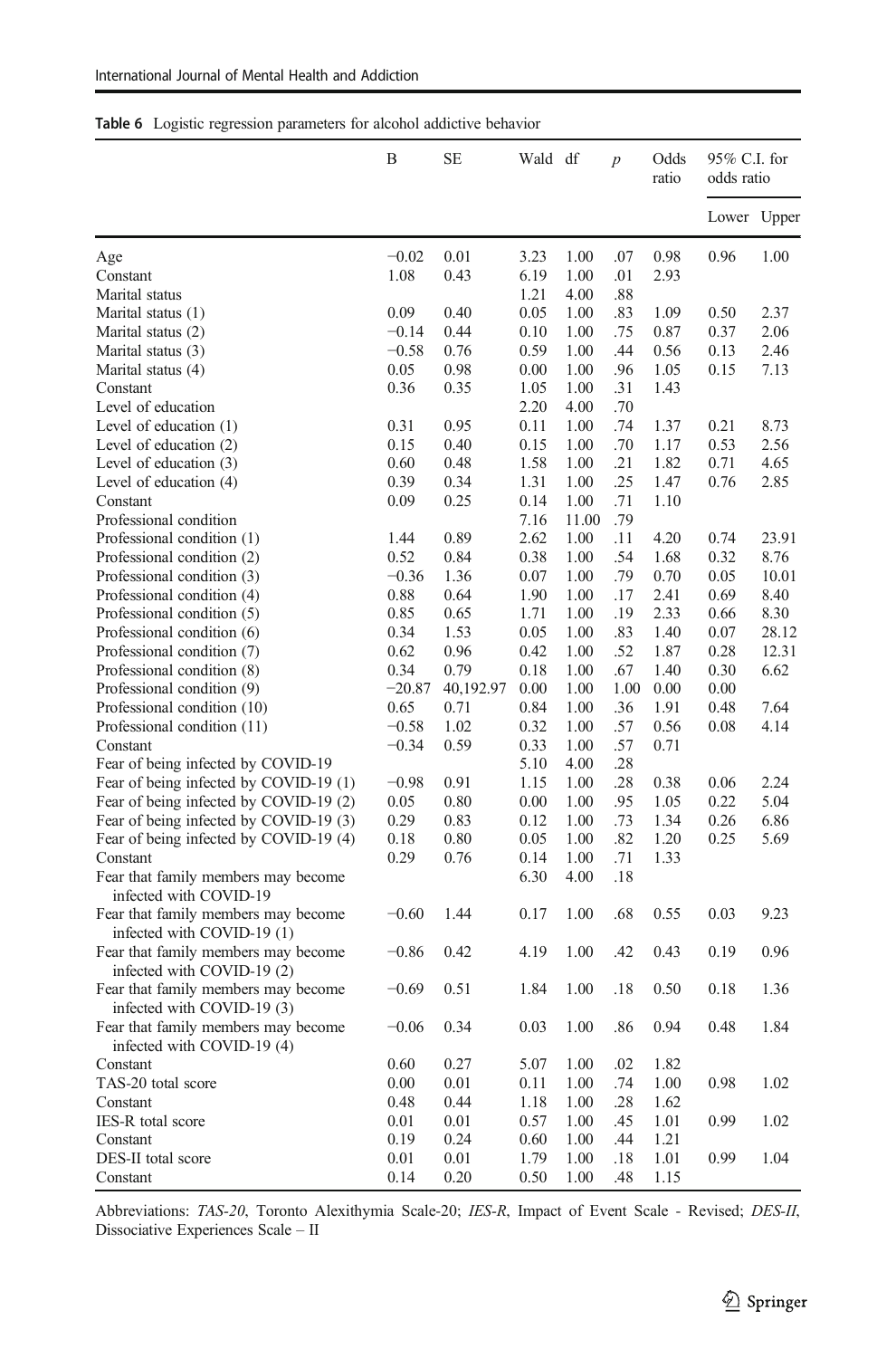|                                                                      | B            | SЕ        | Wald df        |       | $\boldsymbol{p}$ | Odds ratio          | 95% C.I. for<br>odds ratio |       |
|----------------------------------------------------------------------|--------------|-----------|----------------|-------|------------------|---------------------|----------------------------|-------|
|                                                                      |              |           |                |       |                  |                     | Lower Upper                |       |
| Age                                                                  | $-0.02$      | 0.01      | 3.77           | 1.00  | .05              | 0.98                | 0.95                       | 1.00  |
| Constant                                                             | 2.15         | 0.51      | 18.06          | 1.00  | .00              | 8.59                |                            |       |
| Marital status                                                       |              |           | 2.45           | 4.00  | .65              |                     |                            |       |
| Marital status (1)                                                   | 0.26         | 0.45      | 0.33           | 1.00  | .56              | 1.30                | 0.54                       | 3.13  |
| Marital status (2)                                                   | 0.50         | 0.52      | 0.93           | 1.00  | .33              | 1.66                | 0.59                       | 4.61  |
| Marital status (3)                                                   | $-0.33$      | 0.81      | 0.17           | 1.00  | .68              | 0.72                | 0.15                       | 3.50  |
| Marital status (4)                                                   | $-0.62$      | 0.99      | 0.39           | 1.00  | .53              | 0.54                | 0.08                       | 3.78  |
| Constant                                                             | 1.02         | 0.39      | 6.91           | 1.00  | .01              | 2.78                |                            |       |
| Level of education                                                   |              |           | 1.89           | 4.00  | .76              |                     |                            |       |
| Level of education (1)                                               | 19.72        | 17,974.84 | 0.00           | 1.00  | 1.00             | 365, 767, 888. 95   | 0.00                       |       |
| Level of education (2)                                               | $-0.35$      | 0.48      | 0.53           | 1.00  | .46              | 0.70                | 0.27                       | 1.81  |
| Level of education (3)                                               | 0.00         | 0.59      | 0.00           | 1.00  | .99              | 1.00                | 0.31                       | 3.16  |
|                                                                      | $-0.50$      | 0.41      | 1.51           | 1.00  | .22              | 0.61                | 0.27                       | 1.34  |
| Level of education (4)<br>Constant                                   |              | 0.32      |                | 1.00  | .00              | 4.42                |                            |       |
|                                                                      | 1.49         |           | 21.59<br>11.25 |       | .42              |                     |                            |       |
| Professional condition                                               |              |           |                | 11.00 |                  |                     |                            |       |
| Professional condition (1)                                           | $-0.79$      | 1.30      | 0.37           | 1.00  | .54              | 0.45                | 0.04                       | 5.81  |
| Professional condition (2)                                           | $-0.89$      | 1.30      | 0.47           | 1.00  | .49              | 0.41                | 0.03                       | 5.28  |
| Professional condition (3)                                           | $-3.09$      | 1.61      | 3.69           | 1.00  | .05              | 0.05                | 0.00                       | 1.07  |
| Professional condition (4)                                           | $-1.30$      | 1.08      | 1.44           | 1.00  | .23              | 0.27                | 0.03                       | 2.27  |
| Professional condition (5)                                           | $-0.87$      | 1.10      | 0.63           | 1.00  | .43              | 0.42                | 0.05                       | 3.62  |
| Professional condition (6)                                           | 18.80        | 28,420.72 | 0.00           | 1.00  | 1.00             | 146,861,349.35      | 0.00                       |       |
| Professional condition (7)                                           | $-1.48$      | 1.34      | 1.23           | 1.00  | .27              | 0.23                | 0.02                       | 3.13  |
| Professional condition (8)                                           | $-2.40$      | 1.17      | 4.18           | 1.00  | .45              | 0.44                | 0.01                       | 3.67  |
| Professional condition (9)                                           | 18.80        | 40,192.97 | 0.00           | 1.00  | 1.00             | 146,861,349.35      | 0.00                       |       |
| Professional condition (10)                                          | $-0.69$      | 1.18      | 0.35           | 1.00  | .56              | 0.50                | 0.05                       | 5.03  |
| Professional condition (11)                                          | $-1.48$      | 1.34      | 1.23           | 1.00  | .27              | 0.23                | 0.02                       | 3.13  |
| Constant                                                             | 2.40         | 1.04      | 5.27           | 1.00  | .02              | 11.00               |                            |       |
| Fear of being infected by COVID-19                                   |              |           | 4.52           | 4.00  | .34              |                     |                            |       |
| Fear of being infected by                                            | 1.04         | 1.49      | 0.49           | 1.00  | .49              | 2.83                | 0.15                       | 52.74 |
| COVID-19 (1)                                                         |              |           |                |       |                  |                     |                            |       |
| Fear of being infected by<br>COVID-19 (2)                            | $-0.90$      | 1.11      | 0.66           | 1.00  | .42              | 0.40                | 0.05                       | 3.57  |
| Fear of being infected by                                            | $-0.44$      | 1.15      | 0.14           | 1.00  | .70              | 0.65                | 0.07                       | 6.16  |
| COVID-19 (3)                                                         |              |           |                |       |                  |                     |                            |       |
| Fear of being infected by                                            | $-0.51$      | 1.11      | 0.21           | 1.00  | .65              | 0.60                | 0.07                       | 5.33  |
| $COVID-19(4)$                                                        |              |           |                |       |                  |                     |                            |       |
| Constant                                                             | 1.79         | 1.08      | 2.75           | 1.00  | .10              | 6.00                |                            |       |
| Fear that family members may<br>become infected with COVID-19        |              |           | 0.94           | 4.00  | .92              |                     |                            |       |
| Fear that family members may<br>become infected with<br>COVID-19 (1) | 19.88        | 28,420.72 | 0.00           | 1.00  | 1.00             | 428,595,366.47 0.00 |                            |       |
| Fear that family members may<br>become infected with<br>COVID-19 (2) | $-0.39$ 0.47 |           | 0.69           | 1.00  | .41              | 0.68                | 0.27                       | 1.71  |
| Fear that family members may<br>become infected with                 | $-0.16$ 0.60 |           | 0.07           | 1.00  | .78              | 0.85                | 0.26                       | 2.75  |
| $COVID-19(3)$<br>Fear that family members may                        | $-0.01$ 0.40 |           | 0.00           | 1.00  | .99              | 0.99                | 0.45                       | 2.18  |
| become infected with<br>COVID-19 (4)                                 |              |           |                |       |                  |                     |                            |       |
| Constant                                                             | 1.33         | 0.31      | 18.09          | 1.00  | .00              | 3.77                |                            |       |
| TAS-20 total score                                                   | 0.00         | $0.01\,$  | 0.00           | 1.00  | .97              | 1.00                | 0.98                       | 1.02  |

<span id="page-11-0"></span>

|  |  |  | <b>Table 7</b> Logistic regression parameters for internet addictive behavior |  |  |  |  |
|--|--|--|-------------------------------------------------------------------------------|--|--|--|--|
|--|--|--|-------------------------------------------------------------------------------|--|--|--|--|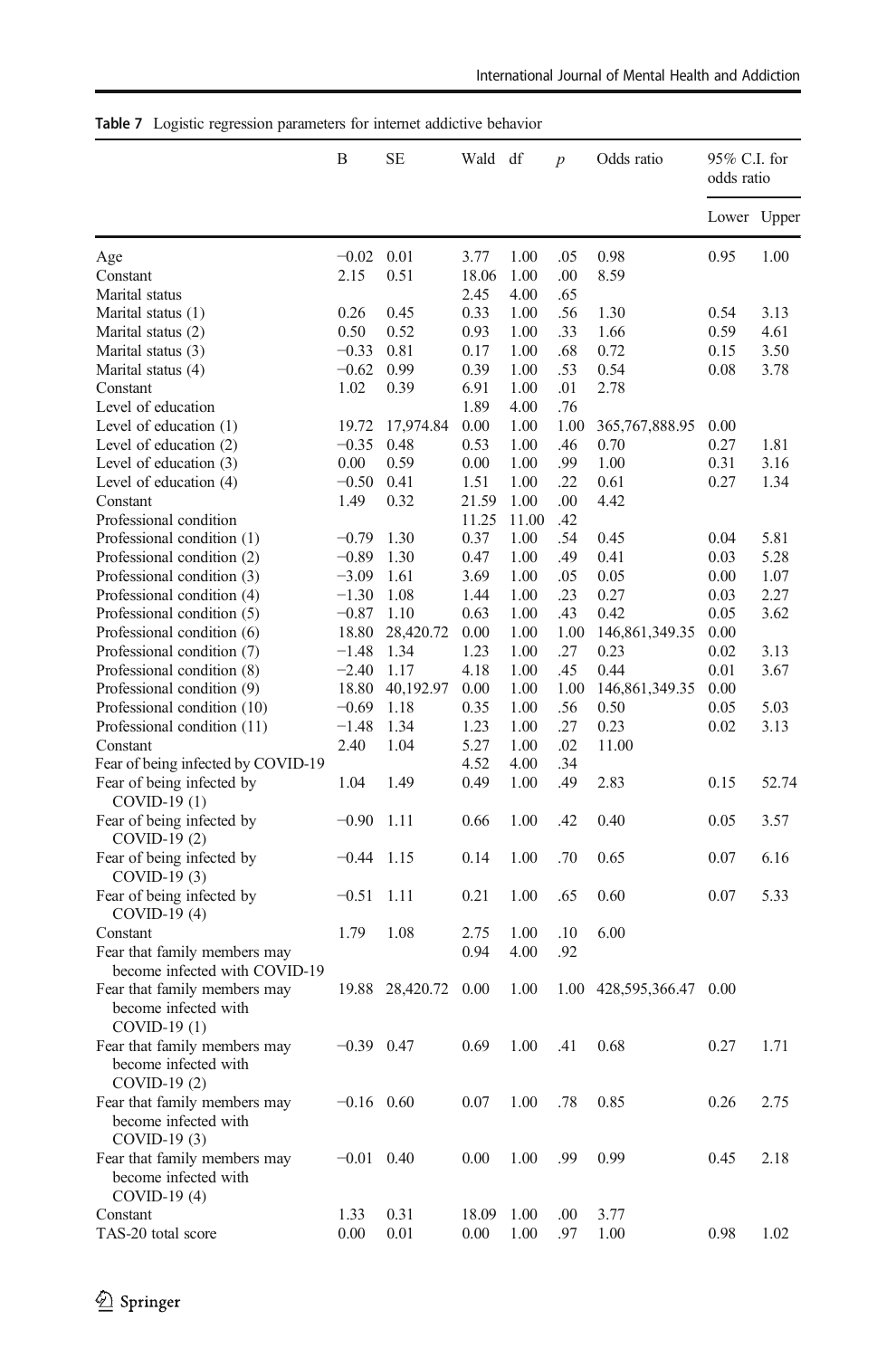| Table 7<br>(continued)   |      |           |         |      |                  |            |                            |             |
|--------------------------|------|-----------|---------|------|------------------|------------|----------------------------|-------------|
|                          | В    | <b>SE</b> | Wald df |      | $\boldsymbol{p}$ | Odds ratio | 95% C.I. for<br>odds ratio |             |
|                          |      |           |         |      |                  |            |                            | Lower Upper |
| Constant                 | 1.23 | 0.52      | 5.48    | 1.00 | .02              | 3.41       |                            |             |
| <b>IES-R</b> total score | 0.03 | 0.01      | 11.04   | 1.00 | .74              | 1.01       | 0.99                       | 1.02        |
| Constant                 | 0.38 | 0.28      | 1.78    | 1.00 | .18              | 1.46       |                            |             |
| DES-II total score       | 0.04 | 0.02      | 5.29    | 1.00 | .45              | 1.04       | 1.01                       | 1.07        |
| Constant                 | 0.79 | 0.24      | 11.09   | 1.00 | .00              | 2.21       |                            |             |

conducted during the COVID-19 pandemic on non-clinical samples and showed an increase in alcohol consumption (Rodriguez et al., [2020\)](#page-15-0) and the number of hours spent on the internet and smartphones (Higuchi et al., [2020\)](#page-14-0) during the lockdown period. In particular, participants who reported excessive internet use during the lockdown had higher scores for traumatic stress and dissociation. These results seem to confirm a relationship between trauma, dissociation, and a tendency to addictive behaviors related to the internet, as underlined in the literature on this topic (Craparo, [2011;](#page-14-0) Higuchi et al., [2020](#page-14-0)). On the other hand, alexithymia does not seem to play a significant role, contrary to what has been reported in the literature (Craparo, [2011](#page-14-0); Mahapatra & Sharma, [2018\)](#page-15-0). Finally, no significant differences were detected in the group of alcohol users.

Contrary to our expectations, the logistic regression model did not identify significant predictors of addiction risk in our sample. A possible interpretation of this finding is that our sample consists of non-clinical subjects, and therefore, the investigated variables may have a different weight compared to clinical samples. Moreover, the study's cross-sectional design did not allow establishing an exact causal relationship between the variables. Future research with longitudinal studies and larger samples will have to clarify whether trauma, alexithymia, and dissociation can effectively predict the risk of addiction in non-clinical subjects during the COVID-19 pandemic.

#### Strengths and Limitations

This study is one of the first studies conducted in Italy about the psychological impact of the first wave of the COVID-19 pandemic, focusing on addictive behaviors and the relationship between post-traumatic symptoms and alexithymia, and dissociation. Furthermore, the survey has been conducted during the first lockdown period in Italy and before the progressive reduction of the restriction measures. Therefore, our data provide a detailed overview of the psychological experiences of the subjects interviewed on those particular days.

However, there are also several limitations. The first limitation concerns how the sample was recruited. Indeed, disseminating the survey through social networks and mailing lists excluded people not on social networks and introduced a possible imbalance in the sample composition, for example, in gender. Furthermore, as already underlined, this is a crosssectional study, so an exact causal relationship between the variables could not be established. We also used an internet-based questionnaire with self-reported measures, so the influence of self-report bias on the results should be considered. Finally, we recruited non-addicted subjects in our sample, so the study results should be interpreted, taking into account this data.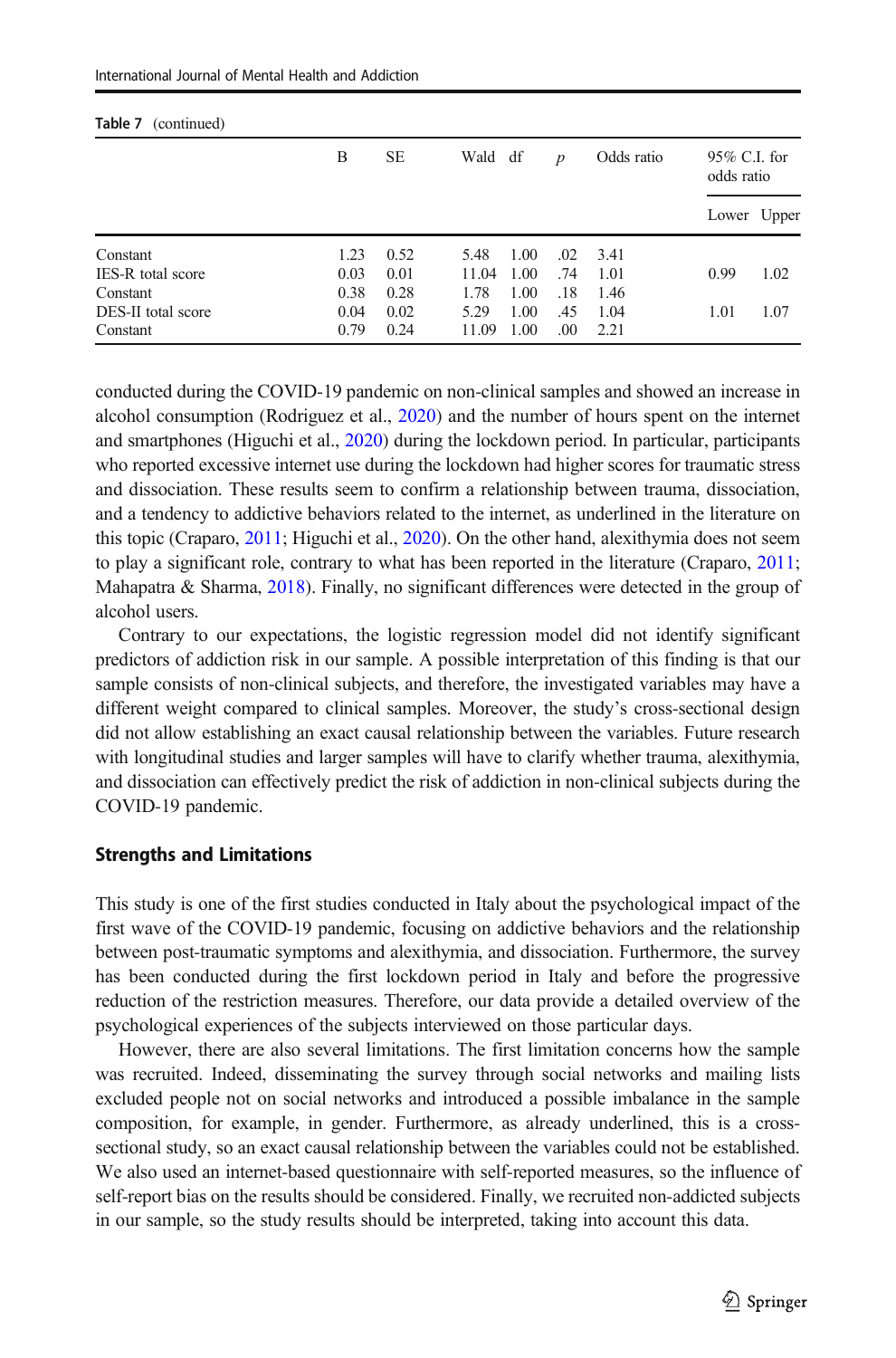# <span id="page-13-0"></span>**Conclusions**

In conclusion, our study confirms the importance of monitoring mental health and assessing the psychological consequences of unexpected and potentially traumatic events such as the COVID-19 pandemic. In particular, it is essential to ensure adequate preventive and psychological support measures to avoid the development of addictive behaviors due to the negative and unregulated emotions related to the traumatic experience of the pandemic.

Further longitudinal studies are needed to evaluate the impact of this event across time and its role in favoring the onset of pathological addictions. Moreover, it is essential to conduct further studies on addicted individuals and the pandemic's impact on exacerbating these addiction problems.

Author Contribution Conceptualization: Valentina Lucia La Rosa and Giuseppe Craparo; methodology: Valentina Lucia La Rosa; formal analysis and investigation: Valentina Lucia La Rosa and Alessio Gori; writing - original draft preparation: Valentina Lucia La Rosa; writing - review and editing: Palmira Faraci and Carmelo Mario Vicario; Supervision: Giuseppe Craparo.

#### **Declarations**

Ethics Approval All procedures performed in studies involving human participants were in accordance with the ethical standards of the institutional and/or national research committee and with the 1964 Helsinki declaration and its later amendments or comparable ethical standards.

Consent to Participate Informed consent was obtained from all subjects.

Conflict of Interest The authors declare no competing interests.

## References

- Alradhawi, M., Shubber, N., Sheppard, J., & Ali, Y. (2020). Effects of the COVID-19 pandemic on mental wellbeing amongst individuals in society- a letter to the editor on "The socio-economic implications of the coronavirus and COVID-19 pandemic: A review". International Journal of Surgery, 78, 147–148. [https://](https://doi.org/10.1016/j.ijsu.2020.04.070) [doi.org/10.1016/j.ijsu.2020.04.070](https://doi.org/10.1016/j.ijsu.2020.04.070).
- Bagby, R. M., Parker, J. D., & Taylor, G. J. (1994, Jan). The twenty-item Toronto Alexithymia Scale–I. Item selection and cross-validation of the factor structure. Journal of Psychosomatic Research, 38(1), 23–32. [https://doi.org/10.1016/0022-3999\(94\)90005-1.](https://doi.org/10.1016/0022-3999(94)90005-1)
- Bivia-Roig, G., La Rosa, V. L., Gomez-Tebar, M., Serrano-Raya, L., Amer-Cuenca, J. J., Caruso, S., Commodari, E., Barrasa-Shaw, A., & Lison, J. F. (2020, Aug 15). Analysis of the impact of the confinement resulting from COVID-19 on the lifestyle and psychological wellbeing of Spanish pregnant women: an internetbased cross-sectional survey. International Journal of Environmental Research and Public Health, 17(16), 5933. <https://doi.org/10.3390/ijerph17165933>.
- Bressi, C., Taylor, G., Parker, J., Bressi, S., Brambilla, V., Aguglia, E., Allegranti, I., Bongiorno, A., Giberti, F., Bucca, M., Todarello, O., Callegari, C., Vender, S., Gala, C., & Invernizzi, G. (1996). Cross validation of the factor structure of the 20-item Toronto Alexithymia Scale: an Italian multicenter study. Journal of Psychosomatic Research, 41(6), 551–559. [https://doi.org/10.1016/s0022-3999\(96\)00228-0](https://doi.org/10.1016/s0022-3999(96)00228-0).
- Brooks, S. K., Webster, R. K., Smith, L. E., Woodland, L., Wessely, S., Greenberg, N., & Rubin, G. J. (2020, Mar 14). The psychological impact of quarantine and how to reduce it: rapid review of the evidence. *Lancet*, 395(10227), 912–920. [https://doi.org/10.1016/S0140-6736\(20\)30460-8.](https://doi.org/10.1016/S0140-6736(20)30460-8)
- Browning, M., Larson, L. R., Sharaievska, I., Rigolon, A., McAnirlin, O., Mullenbach, L., Cloutier, S., Vu, T. M., Thomsen, J., Reigner, N., Metcalf, E. C., D'Antonio, A., Helbich, M., Bratman, G. N., & Alvarez, H. O.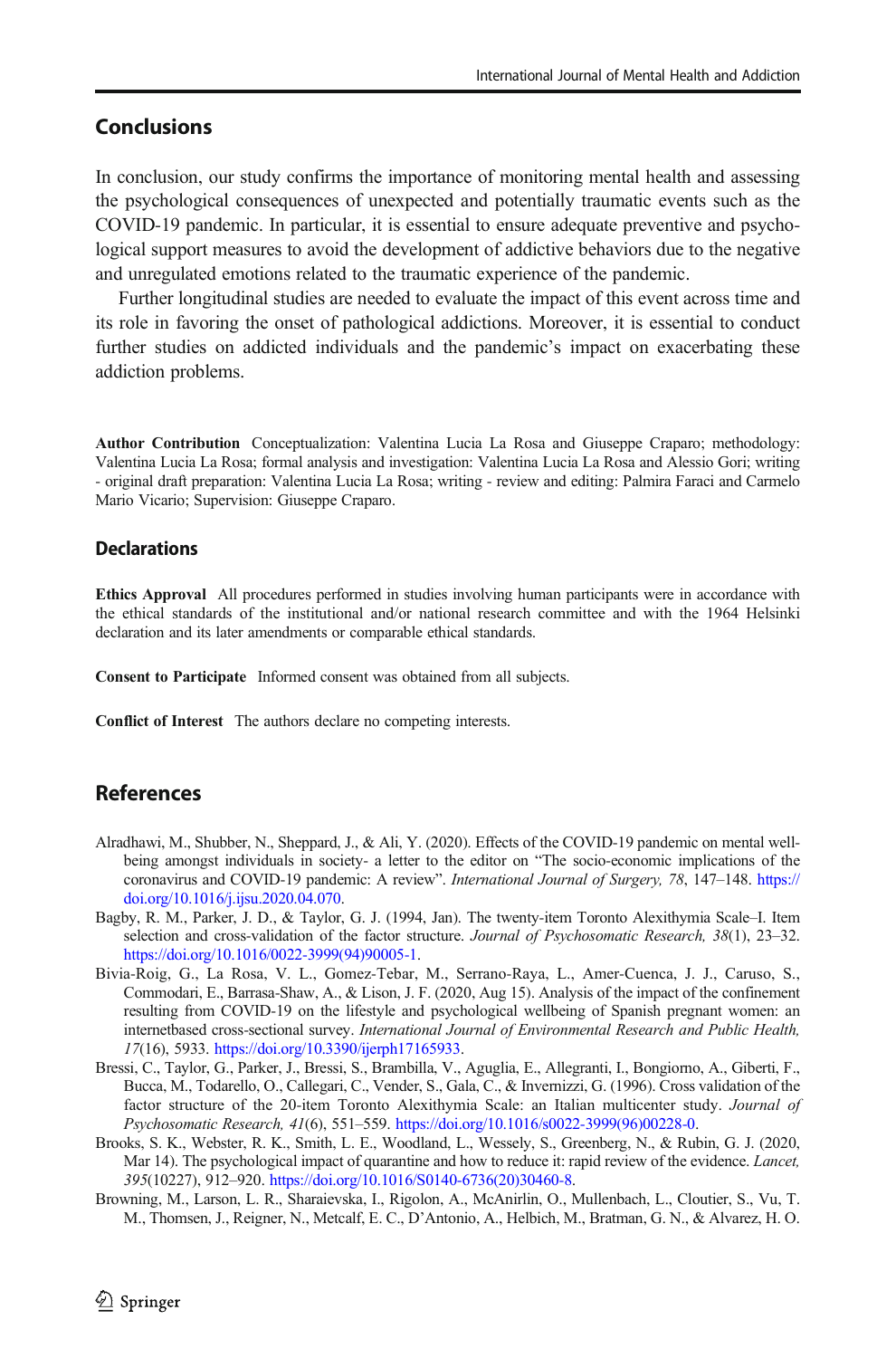<span id="page-14-0"></span>(2021). Psychological impacts from COVID-19 among university students: risk factors across seven states in the United States. PLoS One, 16(1), e0245327. [https://doi.org/10.1371/journal.pone.0245327.](https://doi.org/10.1371/journal.pone.0245327)

- Cancello, R., Soranna, D., Zambra, G., Zambon, A., & Invitti, C. (2020). Determinants of the lifestyle changes during COVID-19 pandemic in the residents of Northern Italy. *International Journal of Environmental* Research and Public Health, 17(17), 6287. <https://doi.org/10.3390/ijerph17176287>.
- Caretti, V., & Barbera, D. L. (2005). Alessitimia. Valutazione e trattamento [Alexithymia. Assessment and treatment]. Astrolabio Ubaldini.
- Caretti, V., Craparo, G., Giannini, M., Gori, A., Iraci Sareri, G., Lucchini, A., Rusignuolo, I., & Schimmenti, A. (2016). ABQ - Addictive Behavior Questionnaire. Manuale e Questionari [ABQ - Addictive Behavior Questionnaire. Manual and Questionnaires]. Hogrefe.
- Caretti, V., Gori, A., Craparo, G., Giannini, M., Iraci-Sareri, G., & Schimmenti, A. (2018). A New Measure for Assessing Substance-Related and Addictive Disorders: The Addictive Behavior Questionnaire (ABQ). Journal of Clinical Medicine, 7(8), 194. <https://doi.org/10.3390/jcm7080194>.
- Carlson, E. B., & Putnam, F. W. (1993). An update on the Dissociative Experiences Scale. Dissociation: Progress in the Dissociative Disorders, 6(1), 16–27.
- Commodari, E., & La Rosa, V. L. (2020). Adolescents in Quarantine During COVID-19 Pandemic in Italy: Perceived Health Risk, Beliefs, Psychological Experiences and Expectations for the Future. Frontiers in Psychology, 11, 559951. [https://doi.org/10.3389/fpsyg.2020.559951.](https://doi.org/10.3389/fpsyg.2020.559951)
- Craparo, G. (2011). Internet addiction, dissociation, and alexithymia. Procedia Social and Behavioral Sciences, 30, 1051–1056. <https://doi.org/10.1016/j.sbspro.2011.10.205>.
- Craparo, G., Faraci, P., Rotondo, G., & Gori, A. (2013). The Impact of Event Scale Revised: psychometric properties of the Italian version in a sample of flood victims. Neuropsychiatric Disease and Treatment, 9, 1427–1432. <https://doi.org/10.2147/NDT.S51793>.
- Craparo, G., Ardino, V., Gori, A., & Caretti, V. (2014a, Jul). The Relationships between Early Trauma, Dissociation, and Alexithymia in Alcohol Addiction. Psychiatry Investigation, 11(3), 330–335. [https://doi.](https://doi.org/10.4306/pi.2014.11.3.330) [org/10.4306/pi.2014.11.3.330](https://doi.org/10.4306/pi.2014.11.3.330).
- Craparo, G., Gori, A., Rotondo, G., Mazzola, E., Pellerone, M., & Petruccelli, I. (2014b). Posttraumatic stress symptoms, dissociation, and alexithymia in an Italian sample of flood victims. Neuropsychiatric Disease and Treatment, 10, 2281–2284. <https://doi.org/10.2147/ndt.S74317>.
- Creamer, M., Bell, R., & Failla, S. (2003, Dec). Psychometric properties of the Impact of Event Scale Revised. Behaviour Research and Therapy, 41(12), 1489–1496. <https://doi.org/10.1016/j.brat.2003.07.010>.
- Evren, C., Sar, V., Evren, B., Semiz, U., Dalbudak, E., & Cakmak, D. (2008). Dissociation and alexithymia among men with alcoholism. Psychiatry and Clinical Neurosciences, 62(1), 40–47. [https://doi.org/10.1111/](https://doi.org/10.1111/j.1440-1819.2007.01775.x) [j.1440-1819.2007.01775.x.](https://doi.org/10.1111/j.1440-1819.2007.01775.x)
- Grabe, H. J., Rainermann, S., Spitzer, C., Gänsicke, M., & Freyberger, H. J. (2000). The relationship between dimensions of alexithymia and dissociation. Psychotherapy and Psychosomatics, 69(3), 128-131. [https://](https://doi.org/10.1159/000012380) [doi.org/10.1159/000012380.](https://doi.org/10.1159/000012380)
- Hawryluck, L., Gold, W. L., Robinson, S., Pogorski, S., Galea, S., & Styra, R. (2004, Jul). SARS control and psychological effects of quarantine, Toronto, Canada. Emerging Infectious Diseases, 10(7), 1206–1212. [https://doi.org/10.3201/eid1007.030703.](https://doi.org/10.3201/eid1007.030703)
- Higuchi, S., Mihara, S., Kitayuguchi, T., Miyakoshi, H., Ooi, M., Maezono, M., Nishimura, K., & Matsuzaki, T. (2020). Prolonged use of Internet and gaming among treatment seekers arising out of social restrictions related to COVID -19 pandemic. Psychiatry and Clinical Neurosciences., 74, 607–608. [https://doi.org/10.](https://doi.org/10.1111/pcn.13127) [1111/pcn.13127.](https://doi.org/10.1111/pcn.13127)
- Holmes, E. A., O'Connor, R. C., Perry, V. H., Tracey, I., Wessely, S., Arseneault, L., Ballard, C., Christensen, H., Cohen Silver, R., Everall, I., Ford, T., John, A., Kabir, T., King, K., Madan, I., Michie, S., Przybylski, A. K., Shafran, R., Sweeney, A., Worthman, C. M., Yardley, L., Cowan, K., Cope, C., Hotopf, M., & Bullmore, E. (2020). Multidisciplinary research priorities for the COVID-19 pandemic: a call for action for mental health science. The Lancet Psychiatry, 7(6), 547–560. [https://doi.org/10.1016/s2215-0366\(20\)](https://doi.org/10.1016/s2215-0366(20)30168-1) [30168-1](https://doi.org/10.1016/s2215-0366(20)30168-1).
- Horowitz, M., Wilner, N., & Alvarez, W. (1979, May). Impact of Event Scale: a measure of subjective stress. Psychosomatic Medicine, 41(3), 209–218. <https://doi.org/10.1097/00006842-197905000-00004>.
- Khantzian, E. J. (1997, Jan-Feb). The self-medication hypothesis of substance use disorders: a reconsideration and recent applications. Harvard Review of Psychiatry, 4(5), 231–244. [https://doi.org/10.3109/](https://doi.org/10.3109/10673229709030550) [10673229709030550.](https://doi.org/10.3109/10673229709030550)
- King, D. L., Delfabbro, P. H., Billieux, J., & Potenza, M. N. (2020). Problematic online gaming and the COVID-19 pandemic. Journal of Behavioral Addictions, 9(2), 184–186. [https://doi.org/10.1556/2006.2020.00016.](https://doi.org/10.1556/2006.2020.00016)
- Liu, X., Kakade, M., Fuller, C. J., Fan, B., Fang, Y., Kong, J., Guan, Z., & Wu, P. (2012, Jan). Depression after exposure to stressful events: lessons learned from the severe acute respiratory syndrome epidemic. Comprehensive Psychiatry, 53(1), 15–23. <https://doi.org/10.1016/j.comppsych.2011.02.003>.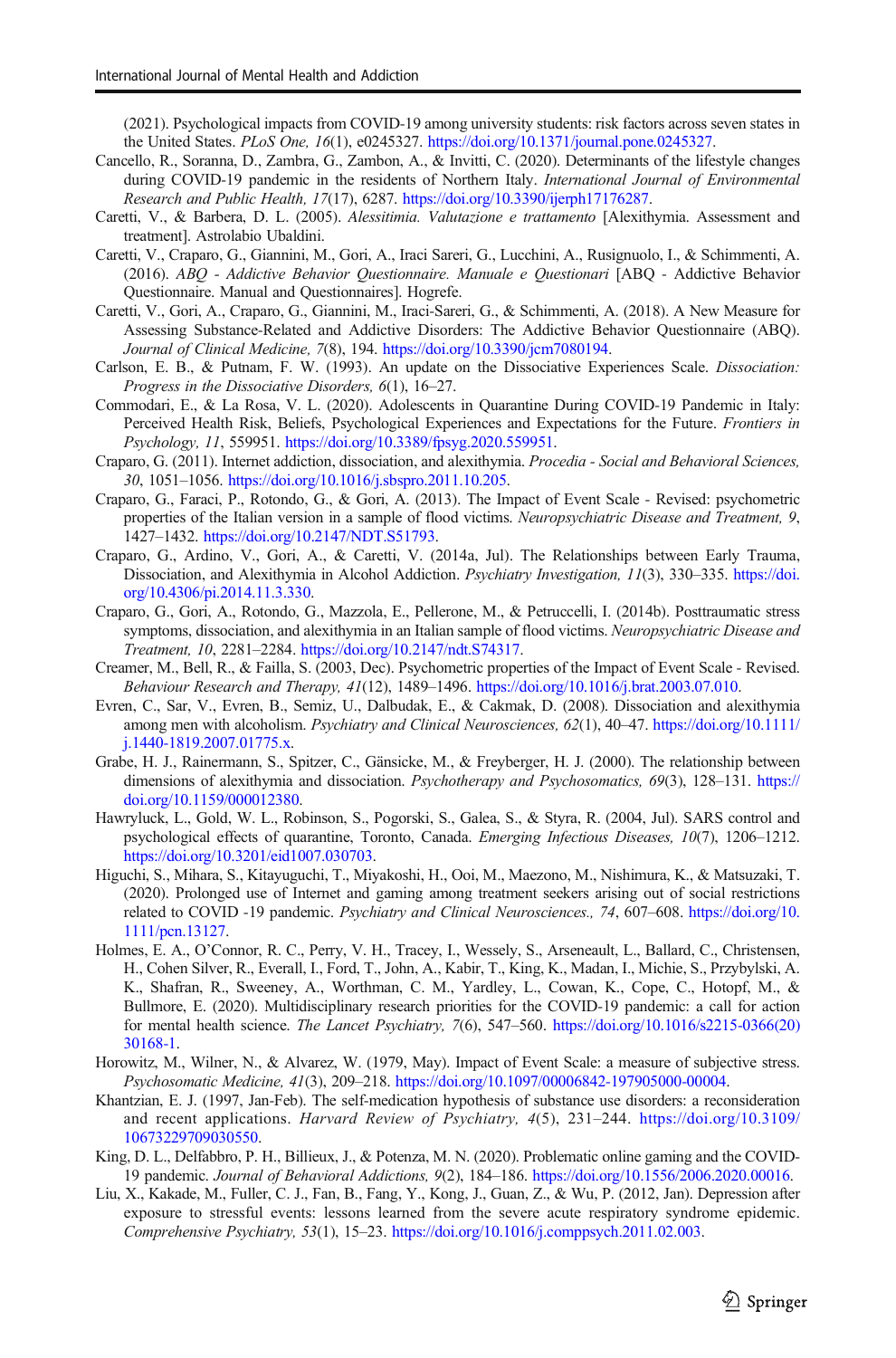- <span id="page-15-0"></span>Liu, N., Zhang, F., Wei, C., Jia, Y., Shang, Z., Sun, L., Wu, L., Sun, Z., Zhou, Y., Wang, Y., & Liu, W. (2020). Prevalence and predictors of PTSS during COVID-19 outbreak in China hardest-hit areas: gender differences matter. Psychiatry Research, 287, 112921. <https://doi.org/10.1016/j.psychres.2020.112921>.
- Mahapatra, A., & Sharma, P. (2018). Association of Internet addiction and alexithymia a scoping review. Addictive Behaviors, 81, 175–182. <https://doi.org/10.1016/j.addbeh.2018.02.004>.
- Marchetti, D., Verrocchio, M. C., & Porcelli, P. (2019, Aug 7). Gambling problems and alexithymia: a systematic review. Brain Sciences, 9(8). [https://doi.org/10.3390/brainsci9080191.](https://doi.org/10.3390/brainsci9080191)
- Mertens, G., Gerritsen, L., Duijndam, S., Salemink, E., & Engelhard, I. M. (2020). Fear of the coronavirus (COVID-19): predictors in an online study conducted in March 2020. Journal of Anxiety Disorders, 74. <https://doi.org/10.1016/j.janxdis.2020.102258>.
- Messina, A., Beadle, J. N., & Paradiso, S. (2014). Towards a classification of alexithymia: primary secondary and organic. Journal of Psychopathology, 20(1), 38–49.
- Paterlini M. (2020). On the front lines of coronavirus: the Italian response to covid-19. BMJ (Clinical research ed.), 368, m1065. [https://doi.org/10.1136/bmj.m1065.](https://doi.org/10.1136/bmj.m1065)
- Price A. (2020). Online Gambling in the Midst of COVID-19: A Nexus of Mental Health Concerns, Substance Use and Financial Stress. International journal of mental health and addiction, 1-18. Advance online publication. <https://doi.org/10.1007/s11469-020-00366-1>.
- Qiu, J., Shen, B., Zhao, M., Wang, Z., Xie, B., & Xu, Y. (2020). A nationwide survey of psychological distress among Chinese people in the COVID-19 epidemic: implications and policy recommendations. General Psychiatry, 33(2), e100213. [https://doi.org/10.1136/gpsych-2020-100213.](https://doi.org/10.1136/gpsych-2020-100213)
- Rodriguez, L. M., Litt, D. M., & Stewart, S. H. (2020). Drinking to cope with the pandemic: The unique associations of COVID-19-related perceived threat and psychological distress to drinking behaviors in American men and women. Addictive Behaviors, 110, 106532. [https://doi.org/10.1016/j.addbeh.2020.](https://doi.org/10.1016/j.addbeh.2020.106532) [106532.](https://doi.org/10.1016/j.addbeh.2020.106532)
- Rossi, R., Socci, V., Talevi, D., Mensi, S., Niolu, C., Pacitti, F., Di Marco, A., Rossi, A., Siracusano, A., & Di Lorenzo, G. (2020). COVID-19 pandemic and lockdown measures impact on mental health among the general population in Italy. Frontiers in Psychiatry, 11, 790. <https://doi.org/10.3389/fpsyt.2020.00790>.
- Sar, V., Bridgland, V. M. E., Moeck, E. K., Green, D. M., Swain, T. L., Nayda, D. M., Matson, L. A., Hutchison, N. P., & Takarangi, M. K. T. (2021). Why the COVID-19 pandemic is a traumatic stressor. PLoS One, 16(1), e0240146. [https://doi.org/10.1371/journal.pone.0240146.](https://doi.org/10.1371/journal.pone.0240146)
- Schimmenti, A. (2015). Dissociative experiences and dissociative minds: exploring a nomological network of dissociative functioning. Journal of Trauma & Dissociation, 17(3), 338–361. [https://doi.org/10.1080/](https://doi.org/10.1080/15299732.2015.1108948) [15299732.2015.1108948](https://doi.org/10.1080/15299732.2015.1108948).
- Stefana, A., Youngstrom, E. A., Hopwood, C. J., & Dakanalis, A. (2020, Sep). The COVID-19 pandemic brings a second wave of social isolation and disrupted services. European Archives of Psychiatry and Clinical Neuroscience, 270(6), 785–786. [https://doi.org/10.1007/s00406-020-01137-8.](https://doi.org/10.1007/s00406-020-01137-8)
- Sundin, E. C., & Horowitz, M. J. (2002, Mar). Impact of Event Scale: psychometric properties. The British Journal of Psychiatry, 180, 205–209. <https://doi.org/10.1192/bjp.180.3.205>.
- Sundin, E. C., & Horowitz, M. J. (2003, Sep-Oct). Horowitz's Impact of Event scale evaluation of 20 years of use. Psychosomatic Medicine, 65(5), 870–876. <https://doi.org/10.1097/01.psy.0000084835.46074.f0>.
- Taylor, S. (2019). The psychology of pandemics. Preparing for the next global outbreak of infectious disease. Cambridge Scholars Publishing.
- Taylor, G. J., Bagby, R. M., Parker, J. D. A., & Grotstein, J. (2009). Disorders of affect regulation. Alexithymia in Medical and Psychiatric Illness. Cambridge University Press. [https://doi.org/10.1017/](https://doi.org/10.1017/cbo9780511526831) [cbo9780511526831](https://doi.org/10.1017/cbo9780511526831).
- Thorberg, F. A., Young, R. M., Sullivan, K. A., Lyvers, M., Connor, J. P., & Feeney, G. F. X. (2011). Alexithymia, craving and attachment in a heavy drinking population. Addictive Behaviors, 36(4), 427– 430. <https://doi.org/10.1016/j.addbeh.2010.12.016>.
- World Health Organization. (2020a). Coronavirus disease 2019 (COVID-19): situation report, 79. [https://apps.](https://apps.who.int/iris/handle/10665/331720) [who.int/iris/handle/10665/331720](https://apps.who.int/iris/handle/10665/331720)
- World Health Organization. (2020b). WHO Response in Countries. [https://www.who.int/emergencies/diseases/](https://www.who.int/emergencies/diseases/novel-coronavirus-2019/donate/who-response-incountries) [novel-coronavirus-2019/donate/who-response-incountries.](https://www.who.int/emergencies/diseases/novel-coronavirus-2019/donate/who-response-incountries)
- Yates, T. M. (2009). Developmental pathways from child maltreatment to nonsuicidal self-injury. In M. K. Nock (Ed.), Understanding nonsuicidal self-injury: Origins, assessment, and treatment (pp. 117–137). American Psychological Association. [https://doi.org/10.1037/11875-007.](https://doi.org/10.1037/11875-007)
- Zdankiewicz-Scigala, E., & Scigala, D. K. (2018). Trauma, temperament, alexithymia, and dissociation among persons addicted to alcohol: mediation model of dependencies. Frontiers in Psychology, 9, 1570. [https://doi.](https://doi.org/10.3389/fpsyg.2018.01570) [org/10.3389/fpsyg.2018.01570.](https://doi.org/10.3389/fpsyg.2018.01570)